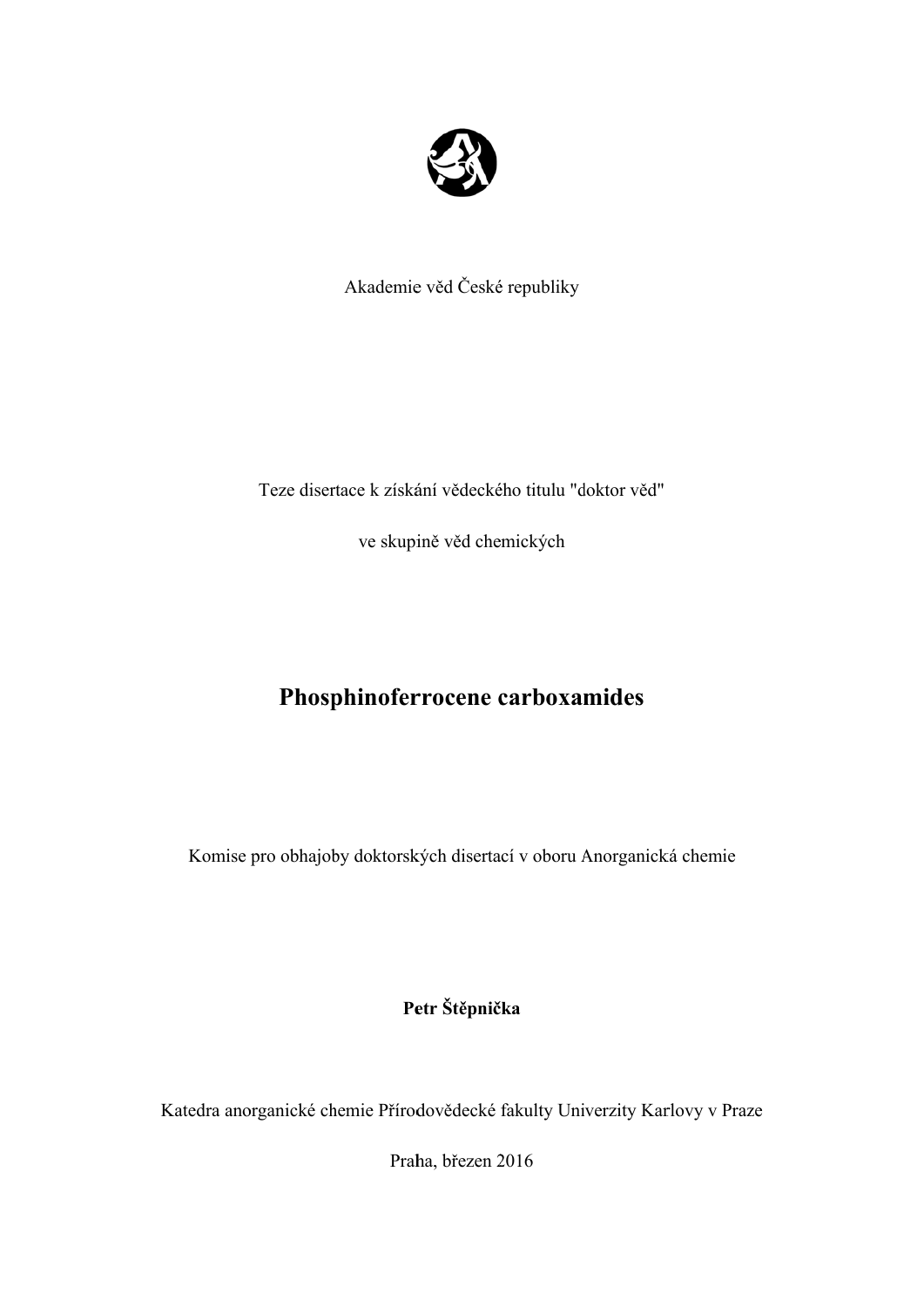# *Acknowledgements*

I would like thank to my former and current students and co-workers, whose names appear in the cited references, for their enthusiasm and valuable contributions to the joint research. Thanks are also due to my family, mainly to my kind and generous wife, for continuing support and tolerance. Last but not least, I am really grateful for financial support provided by the Czech Science Foundation, Grant Agency of Charles University in Prague and the Ministry of Education, Youths and Sports of the Czech Republic.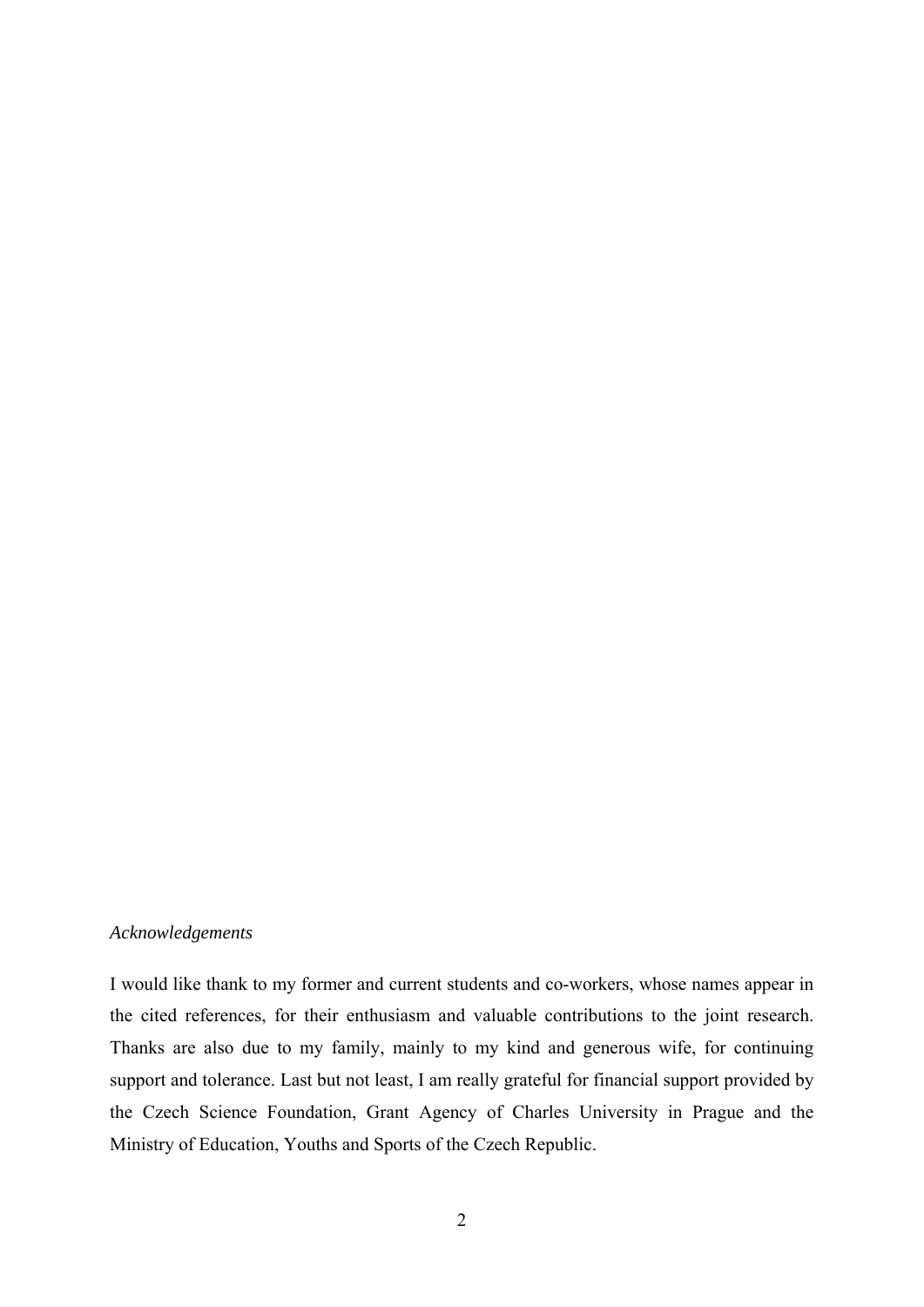| Résumé                                                                                    | $\overline{4}$ |
|-------------------------------------------------------------------------------------------|----------------|
| Shrnutí                                                                                   | 5              |
| 1. Introduction                                                                           | 6              |
| 2. Phosphinocarboxylic amides – A personal account                                        | 9              |
| 2.1 Multi-donor phosphinoamide ligands                                                    | 9              |
| 2.2 Phosphinoferrocene amides with donor substituents at the amide nitrogen               | 13             |
| 2.3 Phosphinoferrocene amides bearing polar substituents at the amide nitrogen            | 20             |
| 2.4 Chiral phosphinoferrocene carboxamide donors                                          | 26             |
| 2.5 Elementary studies and new synthetic routes towards phosphinoferrocene amides         | 31             |
| 2.6 Biological properties of transition metal complexes with phosphinoferrocene amides 33 |                |
| 3. Summary and outlook                                                                    | 34             |
| 4. Articles included in this Thesis                                                       | 35             |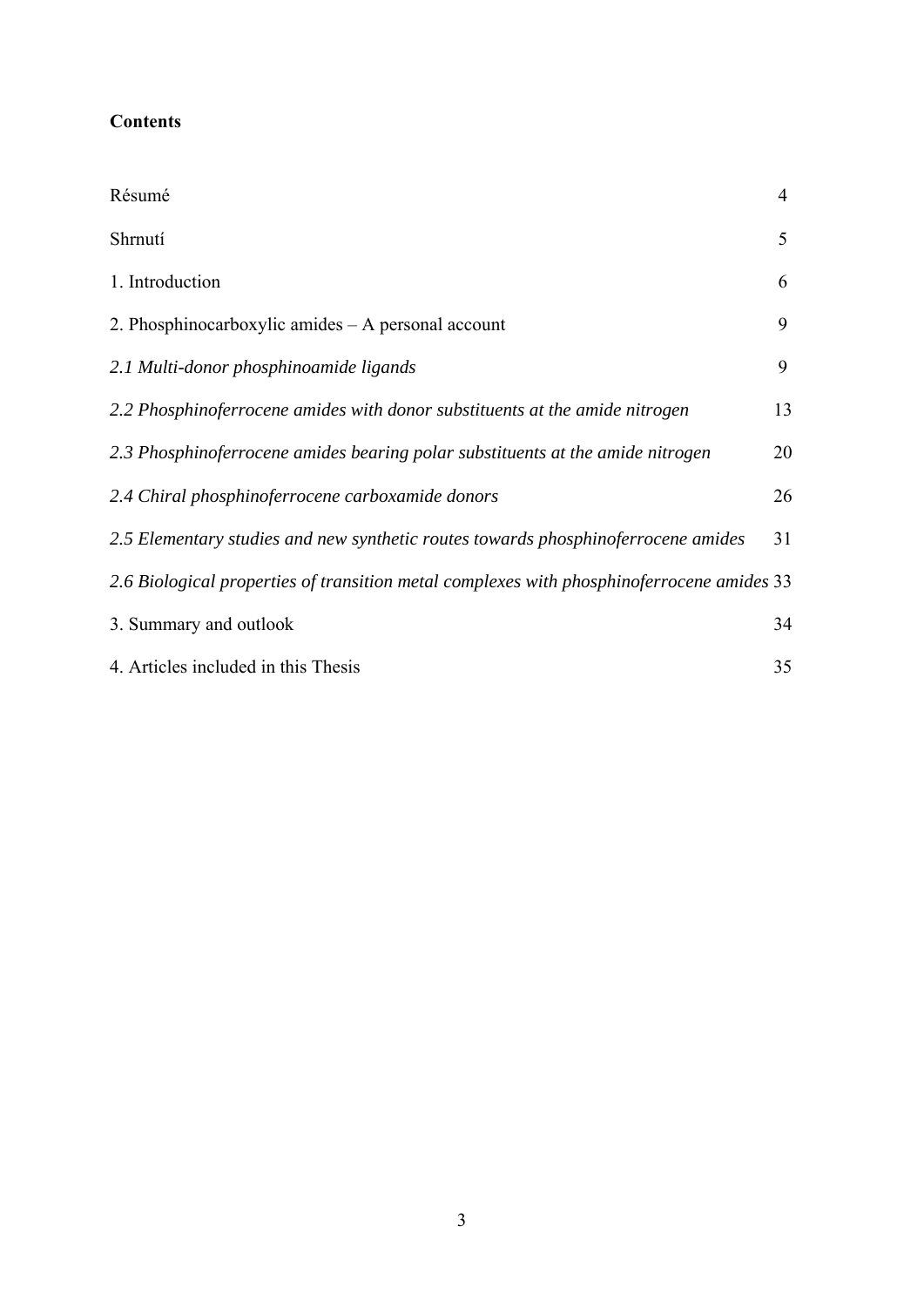# **Résumé**

Amidation reactions of 1'-(diphenylphosphino)ferrocene-1-carboxylic acids with functional amines open access to a range of specific class of hybrid donors combining soft phosphine moiety with changeable amide substituents. Analogous donors of this type are accessible in a formally inverted manner, via reactions of [1'-(diphenylphosphino)ferrocenyl]methylamine with acids or isocyanates. Phosphinoferrocene amides can be utilised as synthetic building blocks and versatile ligands for coordination chemistry and catalysis. The latter applications particularly benefit from modular structures of these donors that allow the design and synthesis of extensive ligand libraries and, hence, fine tuning of the ligands' properties with respect to their use. Importantly, phosphinoferrocene donors can easily be made chiral either from chiral ferrocene precursors or *via* a covalently attached chiral pendant. The structurally defined amide linking group endows phosphinoferrocene amides with an ability to form hydrogen bonding and, consequently, defined supramolecular assemblies in the solid state. It can also be used to attach a phosphinoferrocene moiety onto a larger molecular scaffold and create multi-donor arrays.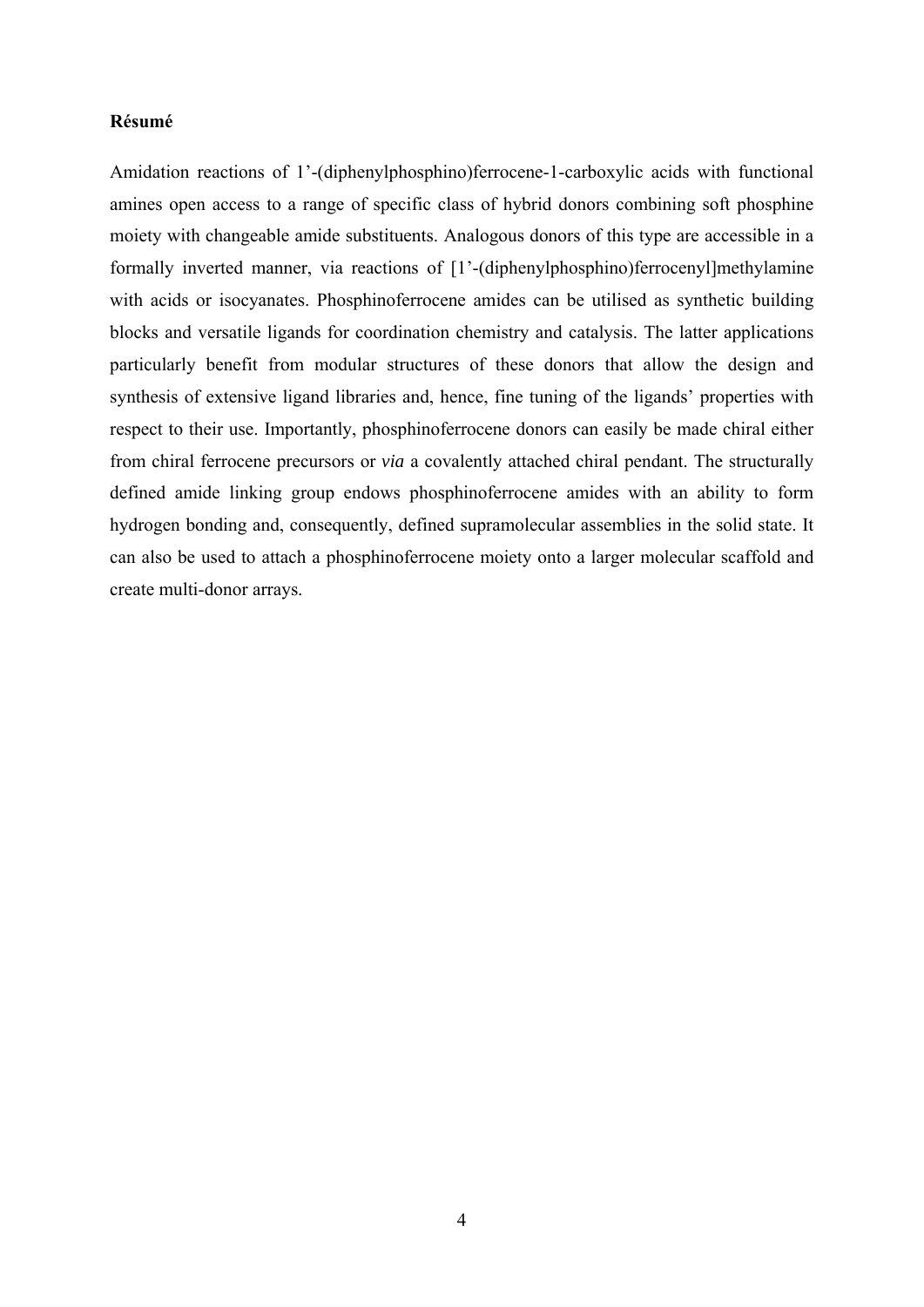# **Shrnutí**

Amidační reakce 1'-(difenylfosfino)ferrocen-1-karboxylové kyseliny s různými funkčními aminy otevírají cestu k celé řadě specifických hybridních donorů, jež ve svých molekulách kombinují měkké fosfinové donorové skupiny s široce proměnnými amidovými substituenty. Typově obdobné donory lze získat přístupné také formálně inverzním přístupem, tj. reakcemi [1'-(difenylfosfino)ferrocenyl]methylaminu s kyselinami nebo izokyanáty. Fosfinoferrocenové amidy mohou být použity jako výchozí látky pro další syntézu a také jako všestranné ligandy pro využití v koordinační chemii a katalýze. Zvláště dvě posledně jmenované aplikace mohou těžit z modulárních struktur těchto donorů, které umožňují prakticky neomezenou variaci jejich struktur a přípravu rozsáhlých knihoven sloučenin a potažmo i optimalizaci jejich struktur vzhledem k danému využití. Fosfinoferrocenové donory lze poměrně snadno připravit v chirální podobě – ať reakcemi chirálních ferrocenových prekurzorů či připojením chirálního motivu. Strukturně dobře definovaná amidová skupina umožňuje tvorbu vodíkových vazeb a tím i definovaných supramolekulárních uspořádání fosfinoferrocenových amidů v pevném stavu. Může být rovněž využita k připojení fosfinoferrocenových jednotek k jiným fragmentům a tvorbě polydentatních donorů.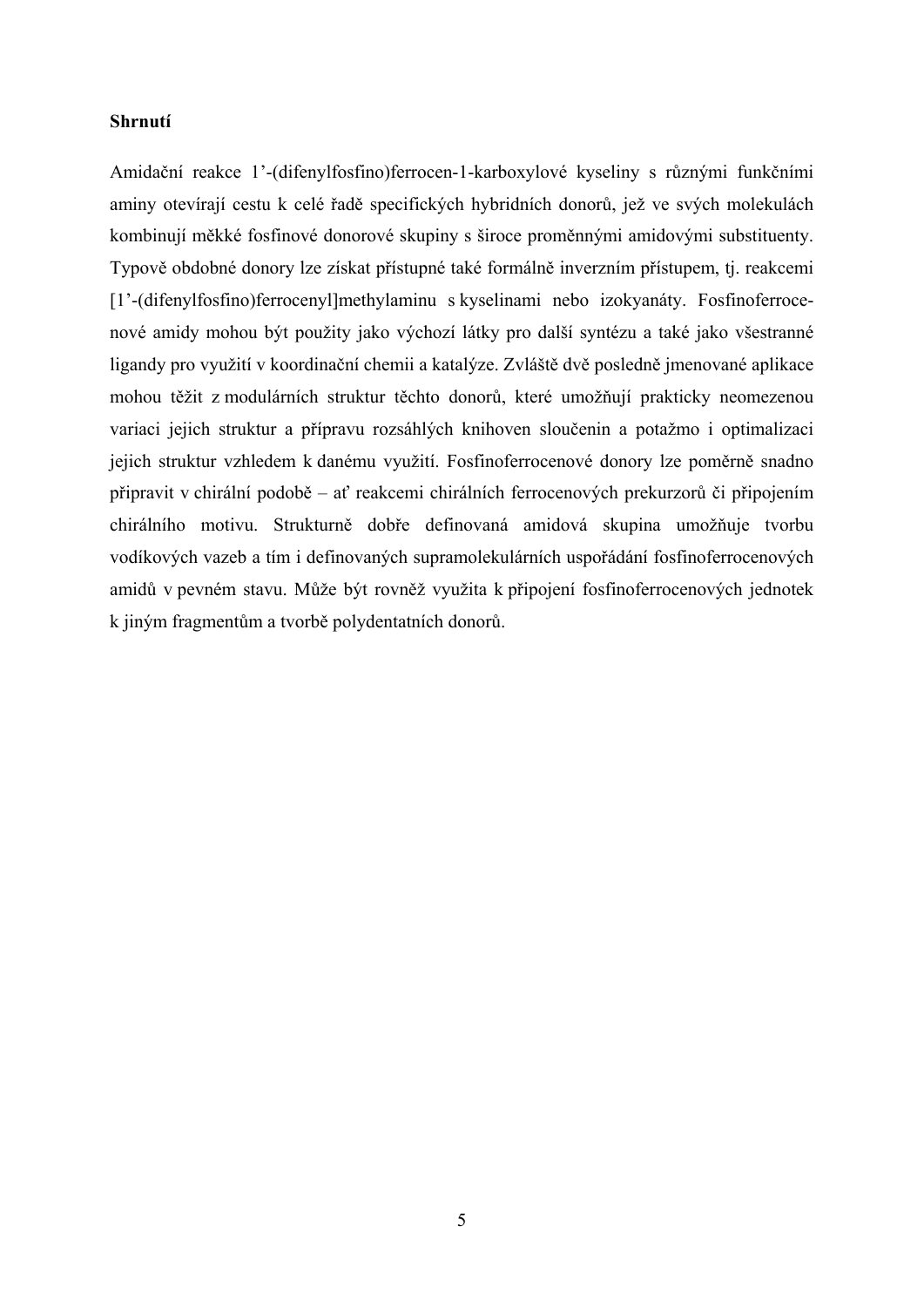## **1. Introduction**

1

The research into the chemistry of ferrocene-based donors started shortly after the discovery of ferrocene itself<sup>1</sup> and the determination of its real structure.<sup>2</sup> The iconic diphosphine, 1,1'bis(diphenylphosphino)ferrocene (dppf), was firstly reported in 1965.<sup>3</sup> Since then it has found use as a versatile ligand in coordination compounds and essential component of catalysts for various transition metal-mediated organic transformations.<sup>4</sup>

Developments in the area of phosphinoferrocene donors naturally reflected the practical success of "organic" phosphine ligands that are nowadays indispensable donors for coordination chemistry and catalysis owing to their widely tuneable steric and electronic properties as well as an easy modification via introduced functional moieties. Although an enormous number of phosphinoferrocene derivatives have been reported to date, there can be recognised two distinct major lines along which the design of such donors is pursued, namely the preparation of chiral phosphines for applications in enantioselective catalysis and the synthesis of achiral donors related to dppf. $5$ 

During attempts to expand the family of non-chiral phosphinoferrocene donors, the molecule of the parent dppf has been often modified at the phosphine phosphorus. The replacement of phenyl substituents with other groups led, *inter alia*, to electron rich dialkylphosphine dppf congeners, the analogous phosphites and P-chiral derivatives.<sup>6</sup> Another approach towards the modification of the dppf structure was based on the replacement of one of the phosphine substituents with another functional moiety.<sup>7</sup> The latter approach allows for the preparation of donor-unsymmetric ligands combining two donor moieties with different coordination ability

<sup>1</sup> ) T. J. Kealy, P. L. Pauson, *Nature*, 1951, **168**, 1039; b) S. A. Miller, J. A. Tebboth, J. F. Tremaine, *J. Chem. Soc.*, 1952, 632.

a) G. Wilkinson, M. Rosenblum, M. C. Whiting, R. B. Woodward, *J. Am. Chem. Soc.*, 1952, **74**, 2125; b) E. O. Fischer, W. Pfab, *Z. Naturforsch. B*, 1952, **7**, 377. 3

G.P. Sollot, J. L. Snead, S. Portnoy, W. R. Peterson, H. E. Mertwoy, *U. S. Dept. Com., Office Tech. Serv., PB Rep.* **<sup>1965</sup>**, vol. II, pp. 441–452 (*Chem. Abstr.* **<sup>1965</sup>**, *63*, 18174). 4

S. W. Chien, T. S. A. Hor in *Ferrocenes: Ligands, Materials and Biomolecules*, P. Štěpnička, P., Ed.; Wiley, Chichester, 2008; Part I – Ligands, Chapter 2, pp. 33–116. (b) K.-S. Gan, T. S. A. Hor in *Ferrocenes: Homogeneous Catalysis, Organic Synthesis, Materials Science*, A. Togni, T., Hayashi, Eds.; Wiley-VCH, Weinheim, 1995; Part 1 - Homogeneous Catalysis, Chapter 1, pp. 3-104. (c) G. Bandoli, A. Dolmella, *Coord. Chem. Rev.* **2000**, 209, 161.

a) *Ferrocenes: Ligands, Materials and Biomolecules*, P. Štěpnička, Ed.; Wiley, Chichester, 2008; b) *Ferrocenes: Homogeneous Catalysis, Organic Synthesis, Materials Science*, A. Togni, T. Hayashi, Eds.; Wiley-VCH, Weinheim, 1995; c) R. C. J. Atkinson, V. Gibson, N. J. Long, *Chem. Soc. Rev*., 2004, **33**, 313; d) R. Goméz Arrayás, J. Adrio and J. C. Carretero, *Angew. Chem., Int. Ed.*, 2006, **45**, 7674. 6

T. J. Colacot, S. Parisel in *Ferrocenes: Ligands, Materials and Biomolecules*; P. Štěpnička, Ed.; Wiley, Chichester, 2008; Part I – Ligands, Chapter 3, pp. 117–140.

<sup>7</sup> P. Štěpnička in *Ferrocenes: Ligands, Materials and Biomolecules*, P. Štěpnička, Ed.; Wiley, Chichester, 2008, chapter 5, p. 177-204.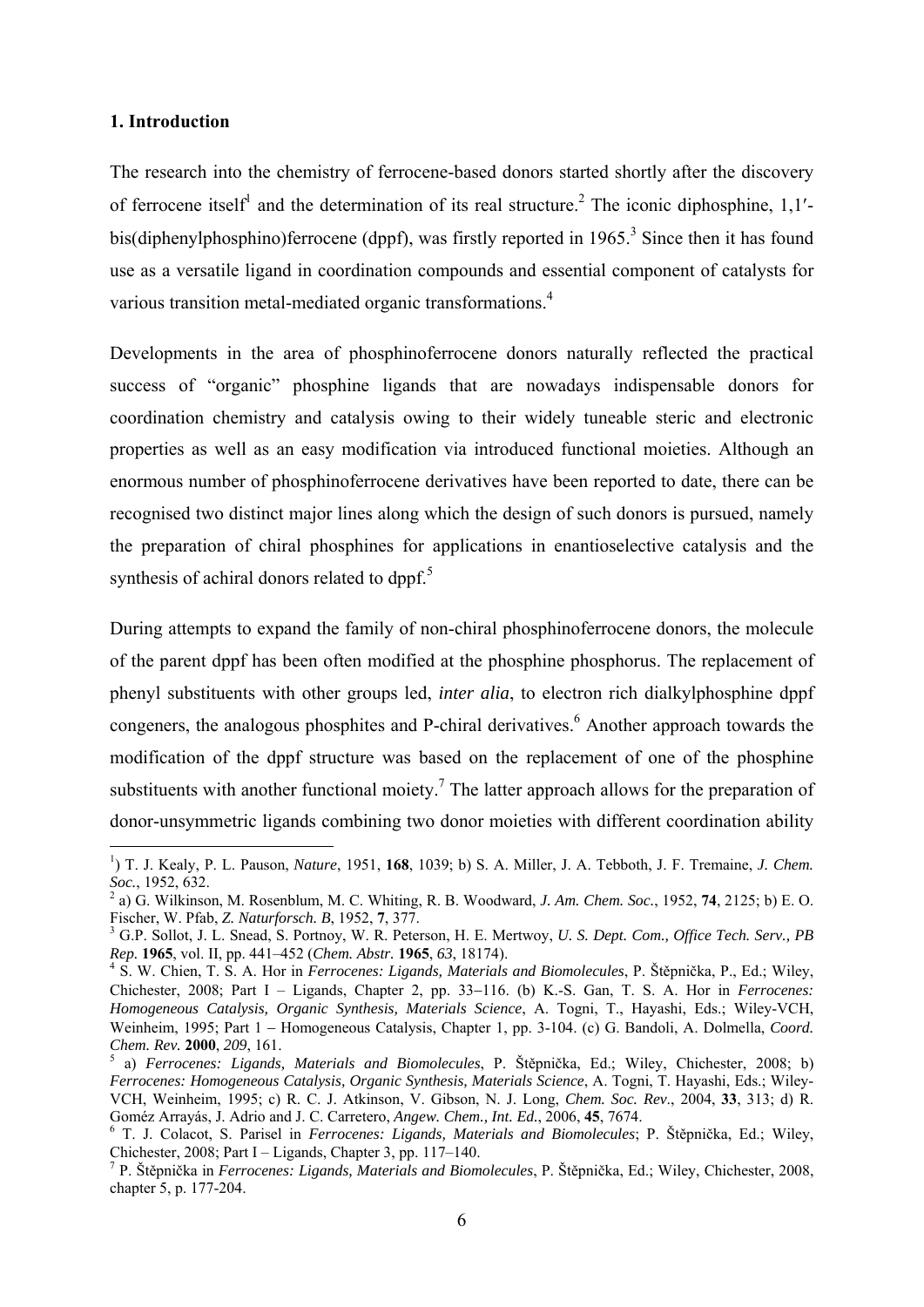and preferences, synthesis of tailored molecules, whose "new" functional substituent affects their physicochemical properties (e.g., solubility) or can be used to append the phosphinoferrocene unit to another fragment or a molecular scaffold. This is why we have led our research along such a line, focusing firstly on phosphinoferrocene carboxylic acids<sup>8</sup> and then also on the corresponding amides.

Phosphine donors modified by carboxamide<sup>9</sup> substituents represent archetypal examples of the so-called hybrid ligands.<sup>10</sup> The particular combination of the unlike donor moieties according to the Hard and Soft Acids and Bases concept,  $\frac{11}{11}$  *viz*. the soft phosphine group and the hard-donor amide moiety, allows phosphinocarboxamide ligands to ligate the whole range of transition metals in diverse coordination modes. Of particular interest is a possible hemilabile coordination of phosphinoamides towards soft transition metals, mainly because its relevance to catalysis. In this case, the phosphine donors, which forms strong dative bonds to the soft metal ion and act as firmly bound pivots, while the relatively weaker coordination bonds to the amide unit (*via* its oxygen atom in the native, non-deprotonated state) can be under certain circumstances cleaved and formed again. The cleavage can be induced, for instance, by the addition of further donors showing a higher affinity to the metal centre than the amide unit. During a catalytic cycle involving transition metal ligated in hemilabile fashion, the additional substituting donor may well be the substrate of the catalytic process. Once the metal-mediated transformation is completed and the product released from the coordination sphere, the bond to the amide moiety can formed again (in fast intramolecular fashion, see Scheme 1-1), preventing interactions of the metal centre with other donors present in the reaction system. In this manner, ligand coordinated in hemilabile fashion can protect the catalytically active metal centres from deactivation and thus increase their lifetime and efficacy per the metal centre.



**Scheme 1-1.** Schematic representation of hemilabile coordination of a hybid ligand

 $(A, B =$  donor moieties,  $M =$  metal).

<sup>&</sup>lt;sup>8</sup> For a review, see: P. Štěpnička, *Eur. J. Inorg. Chem.* **2005**, 3787<br><sup>9</sup> For a raview, see: B. Štěpniška, *Chem. See, Ben.* **2012**, 41, 4272

For a review, see: P. Štěpnička, *Chem. Soc. Rev.* **2012**, *41*, 4273.<br><sup>10</sup> a) A. Bader, E. Lindner, *Coord. Chem. Rev.*, 1991, **108**, 27; b) C. S. Slone, D. A. Weinberger, C. A. Mirkin, *Progr. Inorg. Chem.*, 1999, **48**,

*Progr. Inorg. Chem.*, 1999, **48**, 233. 11 R. G. Pearson, *J. Am. Chem. Soc.* **<sup>1963</sup>**, *85*, 3533.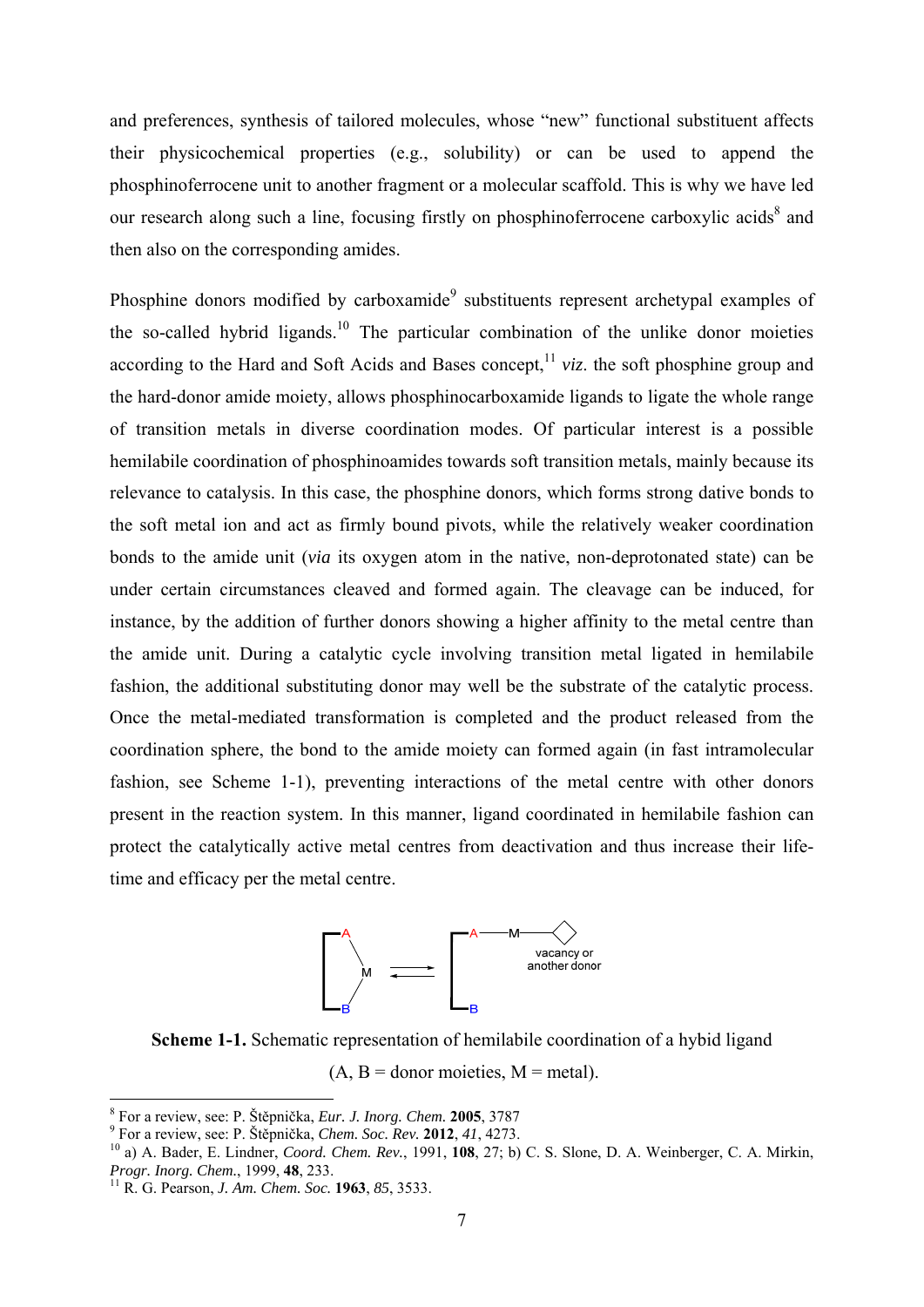Another notable feature of phosphinoamide donors can be seen in their modular structures and relatively easy synthesis. These compounds are advantageously prepared by the reactions of phosphinocarboxylic acids with amines or, in an inverted manner, from carboxylic acids and phosphinoamines (Scheme 1-2). All these starting materials are either well established or can be synthesised by applying general routes previously reported in the literature. The assembly of the new molecules can be achieved by using the conventional synthetic protocols for amide bond formation as well as by coupling methods developed for use in peptide chemistry,  $12$ making use of the use of various condensation agents, active ester methodology, *etc*.



**Scheme 1-2.** Common synthetic methods for the preparation of phosphinocarboxylic amides.

Besides, a number of alternative synthetic approaches towards phosphinocarboxamides can be of course derived from the synthetic routes developed with non-functional substrates. Yet, in this case, attention must be paid to compatibility of the functional groups with the reaction conditions. Nevertheless, possible limitations can be eliminated by a proper choice of the synthetic approach, use of temporary protecting groups and also by a carefully chosen sequence of the individual reaction steps.

The virtually unlimited choice of the building blocks and the whole palette of complementary and functional group tolerant methods available for their combination and modification allow for a highly modular and practically unrestricted molecular design (molecular LEGO) and thus provide access to extensive libraries of chemically related compounds tailored for applications in various fields. All this makes phosphinocarboxamides attractive research targets and widens the scope of their possible practical use.

<sup>12</sup> See, for instance: A. El-Faham, F. Albericio, *Chem. Rev.* **2011**, *111*, 6557.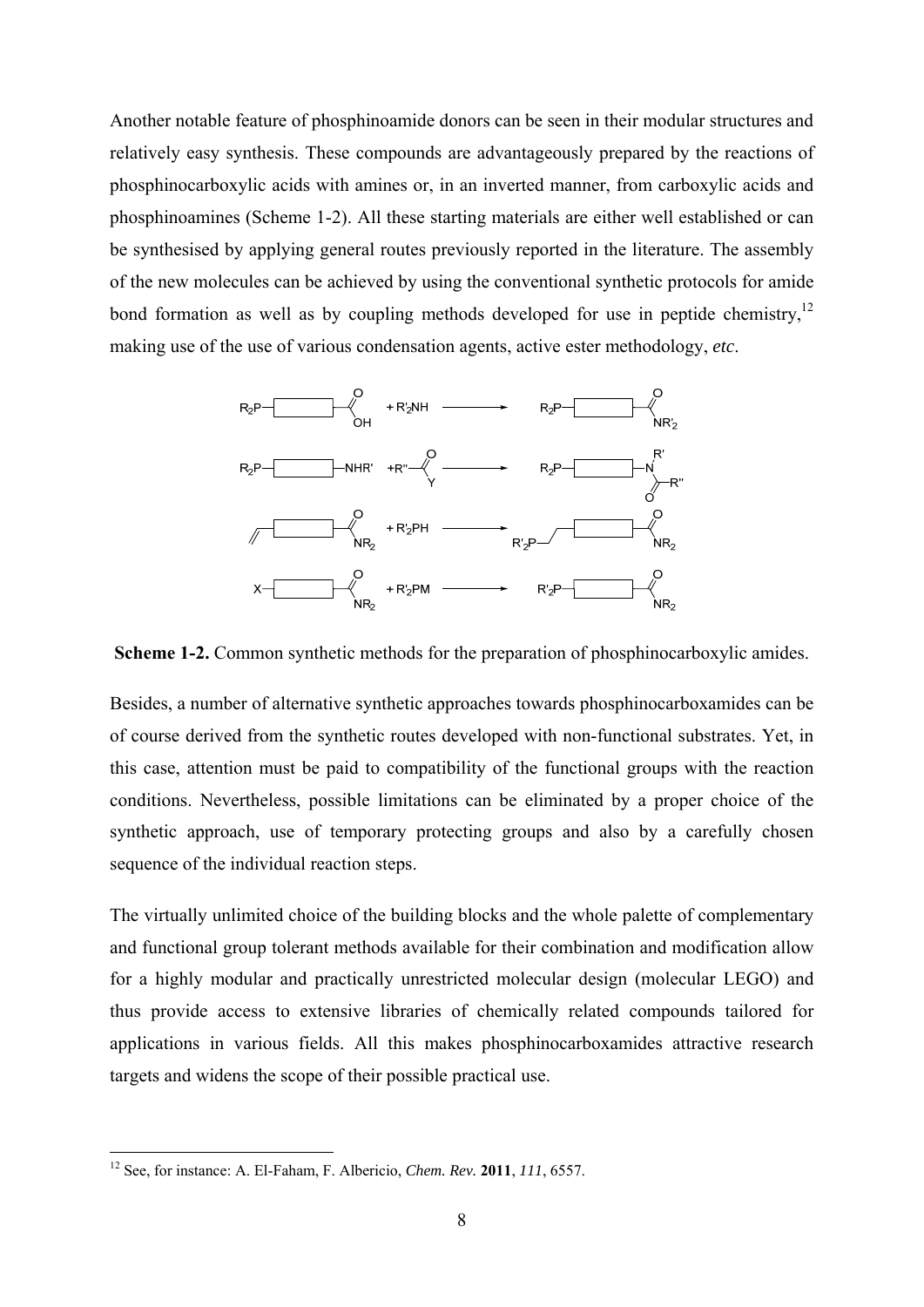## 2. Phosphinocarboxylic amides - A personal account

# 2.1 Multi-donor phosphinoamide ligands

As it is often the case, the research into the chemistry of phosphinoferrocene carboxamides started rather unintentionally in my research group. In 2007, we reported about the synthesis and catalytic use of a ferrocene diamide-diphosphine 1 (Scheme 2-1; Appendix I in the Thesis).<sup> $T1$ </sup> The preparation of such a ligand reflected our interest in multidonor assemblies derived from 1'-(diphenylphosphino)ferrocene-1-carboxylic acid (Hdpf),  $^{13}$  which has been studied as a new hybrid donor.<sup>8</sup> Compound 1 was obtained *via* amide coupling reaction between Hdpf and 1,2-diaminoethane mediated by 1-ethyl-3-[3-(dimethylamino)propyl]carbodiimide (EDC) and 1-hydroxybenzotriazole as the common peptide coupling agents. Rather unexpectedly, compound 1 was isolated also from the reactions with substoichiometric amounts of the acid, even at the Hdpf/diamine ratio of 1:1. Amide 1 was subsequently converted to a better crystallizing bis(phosphane sulfide) 1S<sub>2</sub>, which was structurally characterised in the form of its stoichiometric solvate  $1S_2$ :  $2A$ cOH (Figure 2-1).



**Scheme 2-1.** Preparation of amides 1 and  $1S_2$ .

Figure 2-1. View of the crystal structure of  $1S_2$ :  $2AcoH$  (colour code: N – blue, O  $-$  red, Fe – orange, P – violet, S – brown).

<sup>&</sup>lt;sup>13</sup> J. Podlaha, P. Štěpnička, J. Ludvík, I. Císařová, Organometallics 1996, 15, 543.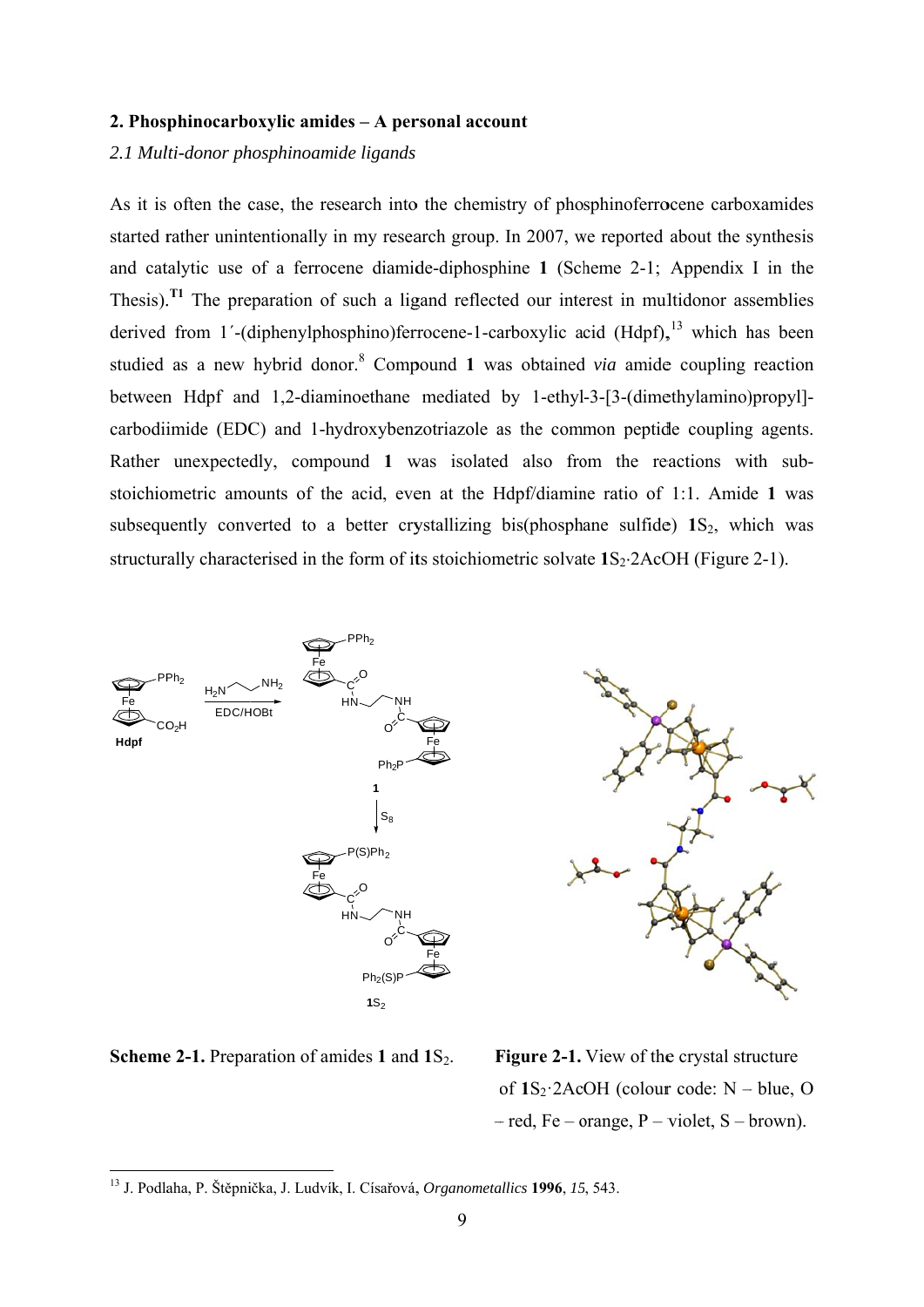In view of encouraging results obtained during previous catalytic evaluation of palladium catalysts with Hdpf and its methyl ester,<sup>14</sup> amides 1 and  $1S_2$  were examined as ligands for palladium-catalysed Suzuki-Miyaura cross-coupling<sup>15</sup> of chloro- and bromobenzenes with phenylboronic acid to afford 4-substituted biphenyls (Scheme 2-2). While the reactions of the more reactive bromobenzenes performed in the presence of a catalyst generated *in situ* from **1** and palladium(II) acetate (1 mol.% Pd, Pd:ligand = 1:1.2) provided the respective biphenyls in yields exceeding 90%, reactions with the corresponding chlorobenzenes proceeded either with poor yields (with substrates activated by an electron-withdrawing substituent such as 4-O2NC6H4Cl) or in practically negligible extent. The yields of the coupling products decreased upon replacing ligand 1 by its phosphine sulfide 1S<sub>2</sub>, most likely because of its less favourable ligating properties.



**Scheme 2-2.** Model Suzuki-Miyaura reactions  $(X = C1$  and Br,  $R = Me$ , MeO, Ac and NO<sub>2</sub>).

Catalytic results achieved with **1** led us to prepare a series of multidonor amidoamine donors bearing up to four terminal phosphinoferrocenyl units (Scheme 2-3; Appendix II).**T2** These compounds were prepared similarly to **1** from first generation poly(amido-amine) dendrimers (PAMAM). A model monophosphine **2** was included in the series for a comparison.



**Scheme 2-3.** Structures of monophosphine **2** and the multidonor ligands **3** and **4**.

<sup>14</sup> P. Štěpnička, M. Lamač, I. Císařová, *Polyhedron* **2004**, *23*, 921. 15 N. Miyaura, A. Suzuki, *Chem. Rev.* **<sup>1995</sup>**, *95*, 2457.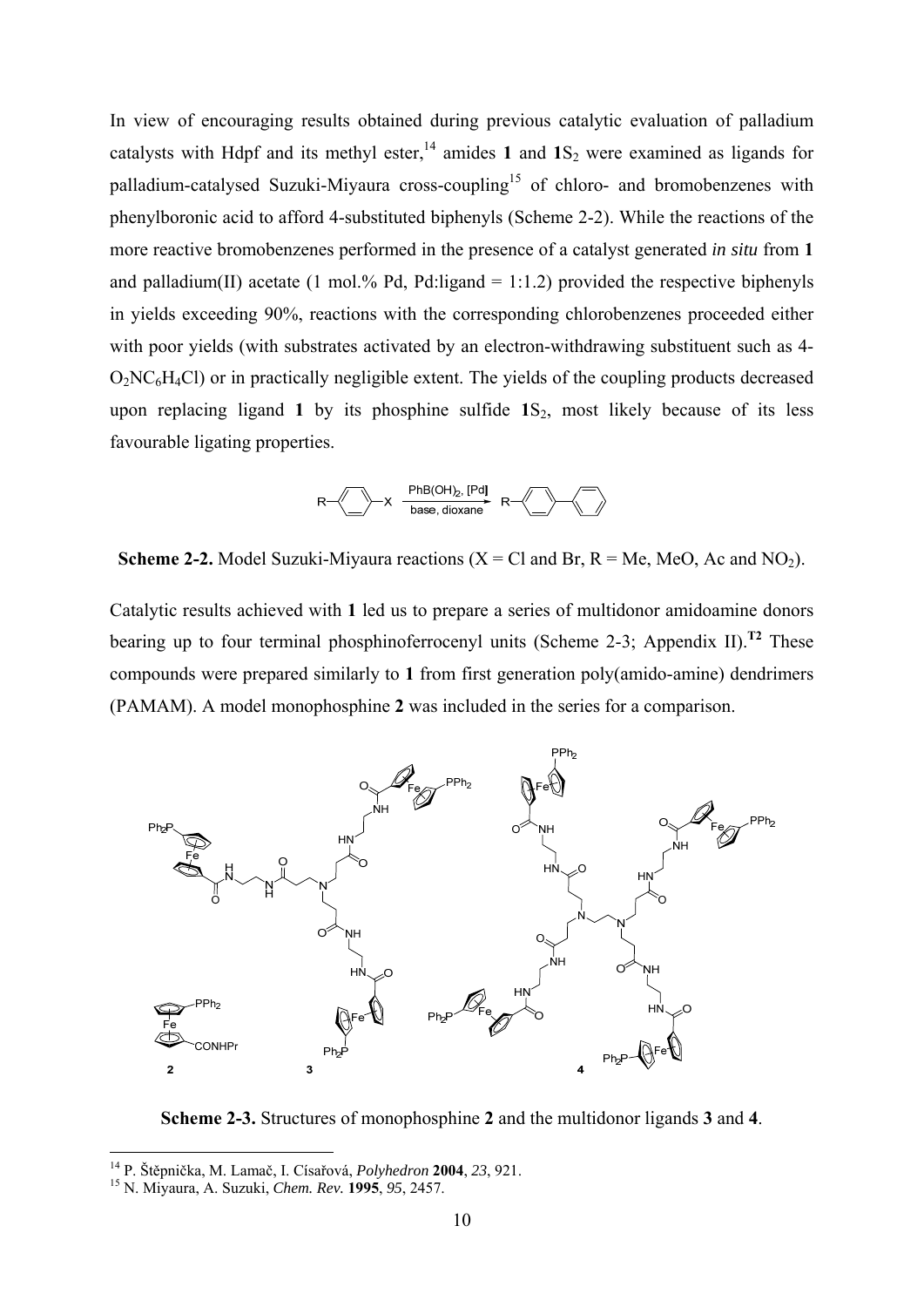Preliminary screening tests were performed for the cross-coupling of 4-bromotoluene with phenylboronic acid using catalysts generated *in situ* from palladium(II) acetate and ligands **2** and **4** that represent the extremes in the series. The Pd-to-phosphorus ratio was maintained at 1:1.2 in all cases and the reactions were performed in dioxane at 100 °C with  $K_2CO_3$  as the base. Kinetic profiles for such reactions (see Appendix II) revealed that the conversion of the starting aryl bromide to the biphenyl is complete within approximately 8 h with both catalysts. However, the catalyst based on the multidonor ligand **4** reacted faster than its analogue resulting from **2**. The different activity was clearly observed during approximately the first three hours of the reaction and was quantified by the initial reaction rates calculated from the kinetic profiles being 1.50(6) mmol  $h^{-1}$  and 1.00(2) mmol  $h^{-1}$  for the catalysts based on 4 and **2**, respectively. Subsequent tests performed with various *para*-substituted aryl bromides further demonstrated the superiority of the multidonor ligands over monophosphine **2**.

Ligands **1**-**4** were further evaluated in the Heck reaction of *n*-butyl acrylate with bromobenzene to give *n*-butyl cinnamate (Scheme 2-4). Even in this case, the catalysts based on multidonor ligands performed better than their counterpart resulting from phosphino-amide **2**. This can be exemplified by the yields determined by gas-chromatography, which increased with the number of the phosphinoferrocenyl termini (at constant palladium loading and Pd:P ratio): 21% for **2**, 31% for **1**, 39% for **3**, and 48% for **4** after 8 h of reaction (reaction at 155 ºC in dry *N,N*-dimethylformamide and with 0.5 mol.% of Pd).



**Scheme 2-4.** Heck coupling of *n*-butyl acrylate with bromobenzene to give *n*-butyl cinnamate.

These promising results obtained with the rather simple albeit multidonor ligands led us to further investigate analogous chiral donors possessing  $(S_n)$ -2-(diphenylphosphino)-1ferrocenecarbonyl terminal substituents (Scheme 2-5; see Appendix III in the Thesis; see also Section 2.3).<sup>T3</sup> These compounds bearing up to three phosphinoferrocenyl pendants were prepared analogously to their non-chiral counterparts starting from  $(S_n)$ -2-(diphenylphosphino)ferrocene-1-carboxylic acid  $(Hpfc)$ <sup>16</sup> Two monophosphine donors, *viz*.  $(S_p)$ -**5** and  $(S_p)$ -6, were included in the series of ligands to evaluate a possible influence of the coordinating amido-amine moieties on the catalytic properties of these donors.

<sup>16</sup> P. Štěpnička, *New J. Chem.* **2002***, 26,* 567.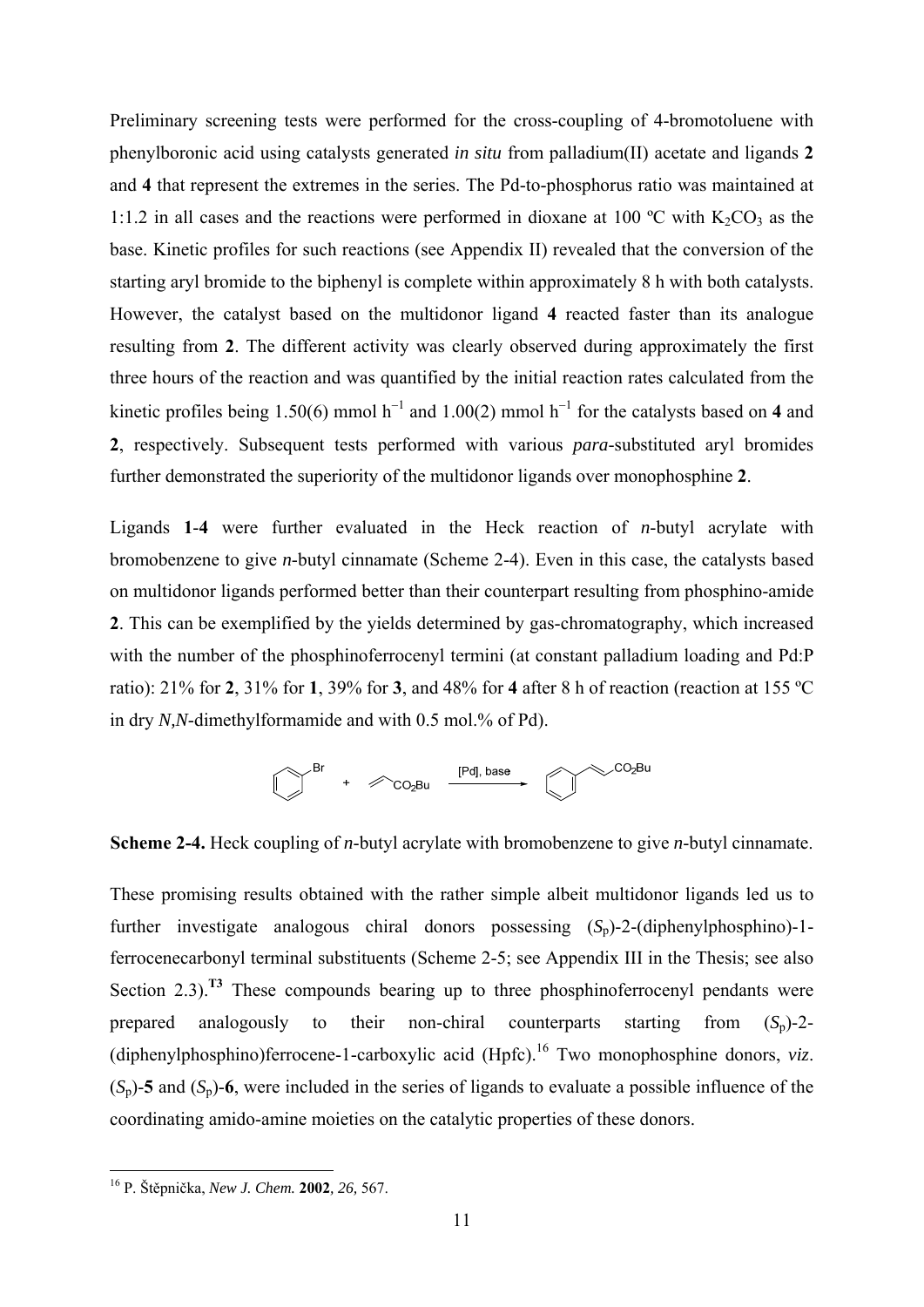

**Scheme 2-5.** Planar-chiral phosphinoamides evaluated in Pd-catalysed asymmetric allylic alkylation.

Compounds **5-8** were studied as chiral ligands in palladium-catalysed asymmetric allylic alkylation<sup>17</sup> of 1,3-diphenylallyl acetate with "instant" nucleophile<sup>18</sup> generated from dimethyl malonate and *N,O*-bis(trimethylsilyl)acetamide (BSA; Scheme 2-6).



**Scheme 2-6.** Enantioselective alkylation of 1,3-diphenylallyl acetate with dimethyl malonate.

Reactions performed with catalyst formed *in situ* from  $[PdCl(\eta-C_3H_5)]_2$  and the chiral amidophosphines afforded the alkylation product with varying enantioselectivity [enantiomeric excess (*ee*): 82-91%] and in markedly different yields  $[(S_p)$ -5: 65%,  $(S_p)$ -6: 70%;  $(S_p, S_p)$ -7: 7%, and (*S*p, *S*p, *S*p)-**8**: 22%]. Further experiments performed with the most efficient ligand  $(S_p)$ -6 revealed that reaction rate (conversion) can be increased by the addition of alkali metal acetates without affecting the enantioselectivity. Upon addition of a catalytic amount of caesium acetate into the reaction mixture, the alkylation product was obtained in a 96% NMR yield and with 91% *ee*.

<sup>17</sup> B. M. Trost, D. L. Van Vranken, *Chem. Rev.* **1996**, *96*, 395; b) B. M Trost, M. L. Crawley, *Chem. Rev.* **2003**, *<sup>103</sup>*, 2921. 18 B. M. Trost, D. J. Murphy, *Organometallics* **<sup>1985</sup>**, *4*, 1143.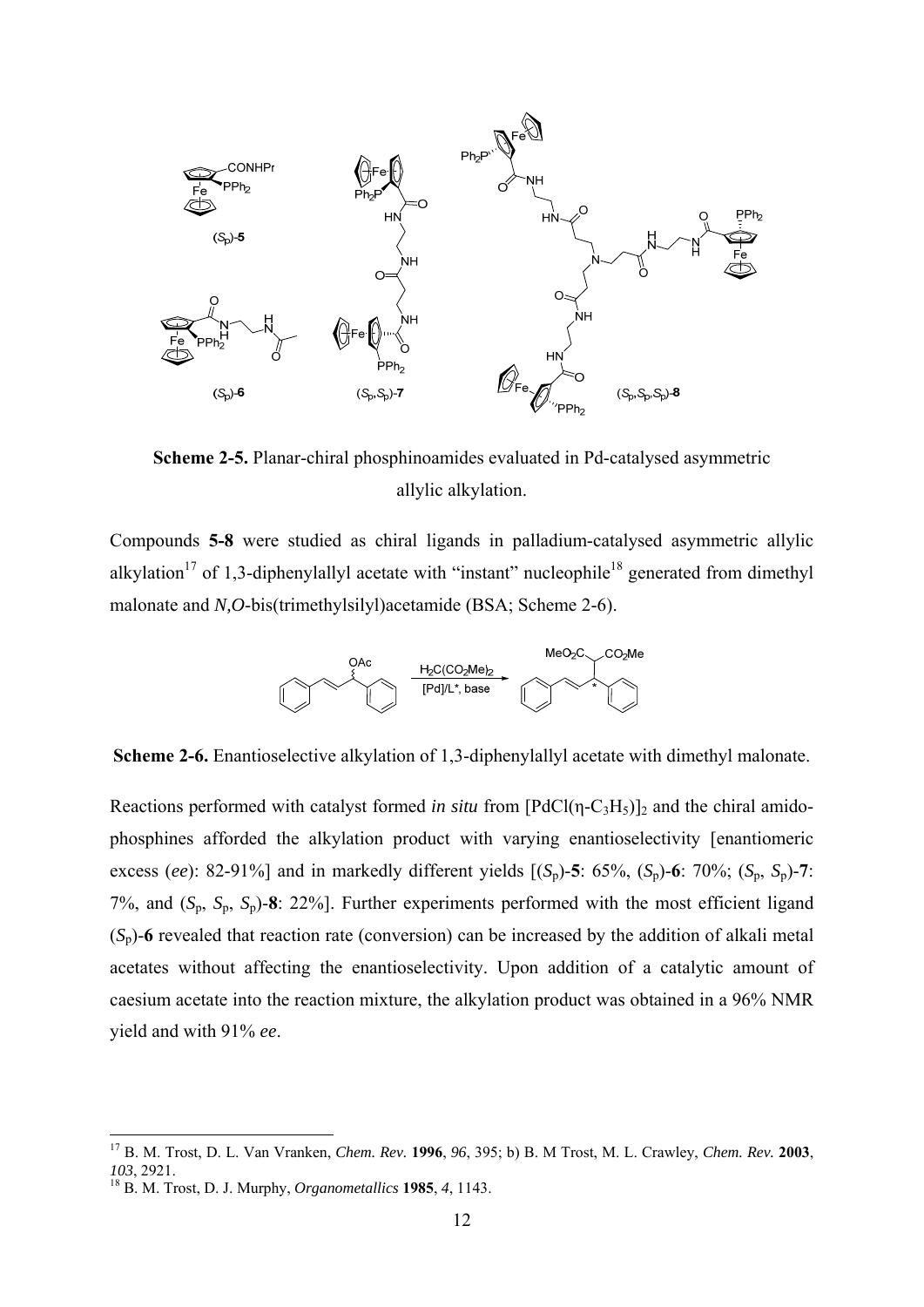#### *2.2 Phosphinoferrocene amides with donor substituents at the amide nitrogen*

In addition to the multi-donor ligands described in the previous chapter, we have also focused on compounds bearing donor substituents at the amide nitrogen with an aim of studying the influence of the introduced terminal donor group on the coordination properties of the phosphinoferrocene carboxamides. Initially, we chose homologous phosphino-amide ligands equipped with 2-pyridyl groups, amides **9** and **10** (Scheme 2-7; see Appendix IV).<sup>T4</sup> These compounds, accessible by amidation of Hdpf with 2-(aminoalkyl)pyridines, reacted with  $[PdCl<sub>2</sub>(cod)]$  (cod = cycloocta-1,5-diene) at the Pd:P ratio of 1:2 to afford bis(phosphine) complexes **11** and **12**, employing only their soft phosphine donor moieties in coordination.



**Scheme 2-7.** Synthesis of ligand **9** and **10** and bis(phosphine) Pd(II) complexes thereof.

Upon lowering the amount of the ligand in the reaction mixture to one equiv. (*i.e.*, at Pd:P ratio 1:1), the complexation reactions produced crystalline complexes of the type  $[PadCl<sub>2</sub>(L)]$ with strikingly different structures (Scheme 2-8). Whereas the reaction with amide **9** possessing the shorter methylene linker gave *trans*-P,N monopalladium(II) complex **13**, that with the more flexible, homologous donor **10** furnished (after crystallisation) compound **14**, in which two phosphino-amide ligands symmetrically bridge two Pd(II) centres.



**Scheme 2-8.** The formation of " $PdCl_2(L)$ " complexes from ligands (L) 9 and 10.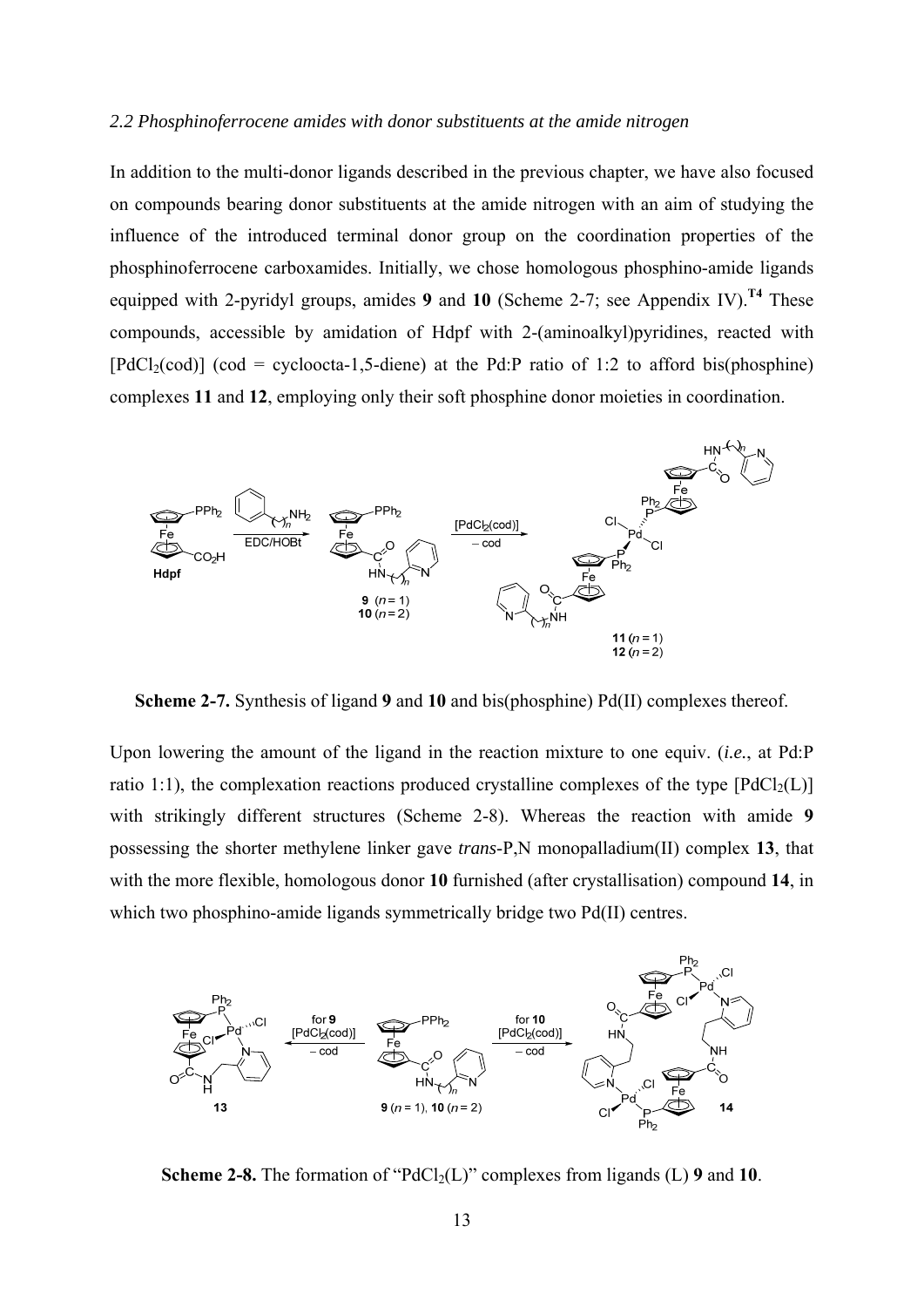The crystal structures determined for  $12 \cdot 4CHCl_3$ ,  $13 \cdot CH_3CO_2H$  and  $14 \cdot 8CHCl_3$  revealed the coordination environments of the Pd(II) ions in these compounds to be largely undistorted square planar, irrespective of the mode of coordination of the phosphinoferrocene amides (chelating or bridging donor). For instance, the ligand bite angle<sup>19</sup> (P-Pd-N) in 13 of  $173.67(6)$  does not depart much from the value expected for an ideal square planar coordination sphere (see Figure 2-2). It is also noteworthy that the polar pendants are involved in hydrogen bonding interactions that either stabilise molecular structure or give rise to defined supramolecular assemblies.



**Figure 2-2.** The complex molecules in the structures of  $13 \text{·CH}_3\text{CO}_2\text{H}$  (left) and  $14 \text{·}8\text{CHCl}_3$ (right; colour code:  $N - blue$ ,  $O - red$ ,  $Fe - orange$ ,  $P - violet$ ,  $Cl - green$ , and  $Pd - yellow$ ).

In a following study (Appendix V).<sup>T5</sup> the coordination properties of ligand 9 and its 4-pyridyl analogue 15 were examined towards Group 12 metal ions. These metal ions, introduced in the form of the dibromides MBr<sub>2</sub>, were chosen mainly because their coordination preferences change greatly with their hardness and, because of the lack of ligand-field stabilisation resulting from closed shell  $(d^{10})$  configuration, also with steric factors. In view of the previous work, the complexation reactions were performed at the metal-to-ligand ratio of 1:1 to avoid formation of simple phosphine complexes. Unfortunately, repeated experiments with ZnBr<sub>2</sub> did not afford any defined solid (crystalline) products, presumably due to their high solubility. On the other hand, the reactions of CdBr<sub>2</sub>.4H<sub>2</sub>O and HgBr<sub>2</sub> with 9 produced discrete, doubly zwitterionic tetracadmium complex  $[\text{Cd}_2(\mu-\text{Br})_2(9-\kappa^2O,N^2)_2(\mu-1\kappa^2O,N^2:2\kappa P-(C_5H_4N^2)CH_2 N^1$ HCOfcPPh<sub>2</sub>-CdBr<sub>3</sub>}<sub>2</sub>] (16) and bromide-bridged dimeric complex [Hg( $\mu$ -Br)Br( $9$ - $\kappa$ P)]<sub>2</sub>

<sup>&</sup>lt;sup>19</sup> M.-N. Birkholz, Z. Freixa, P. W. N. M. van Leeuwen, *Chem. Soc. Rev.* 2009, 855, 1099.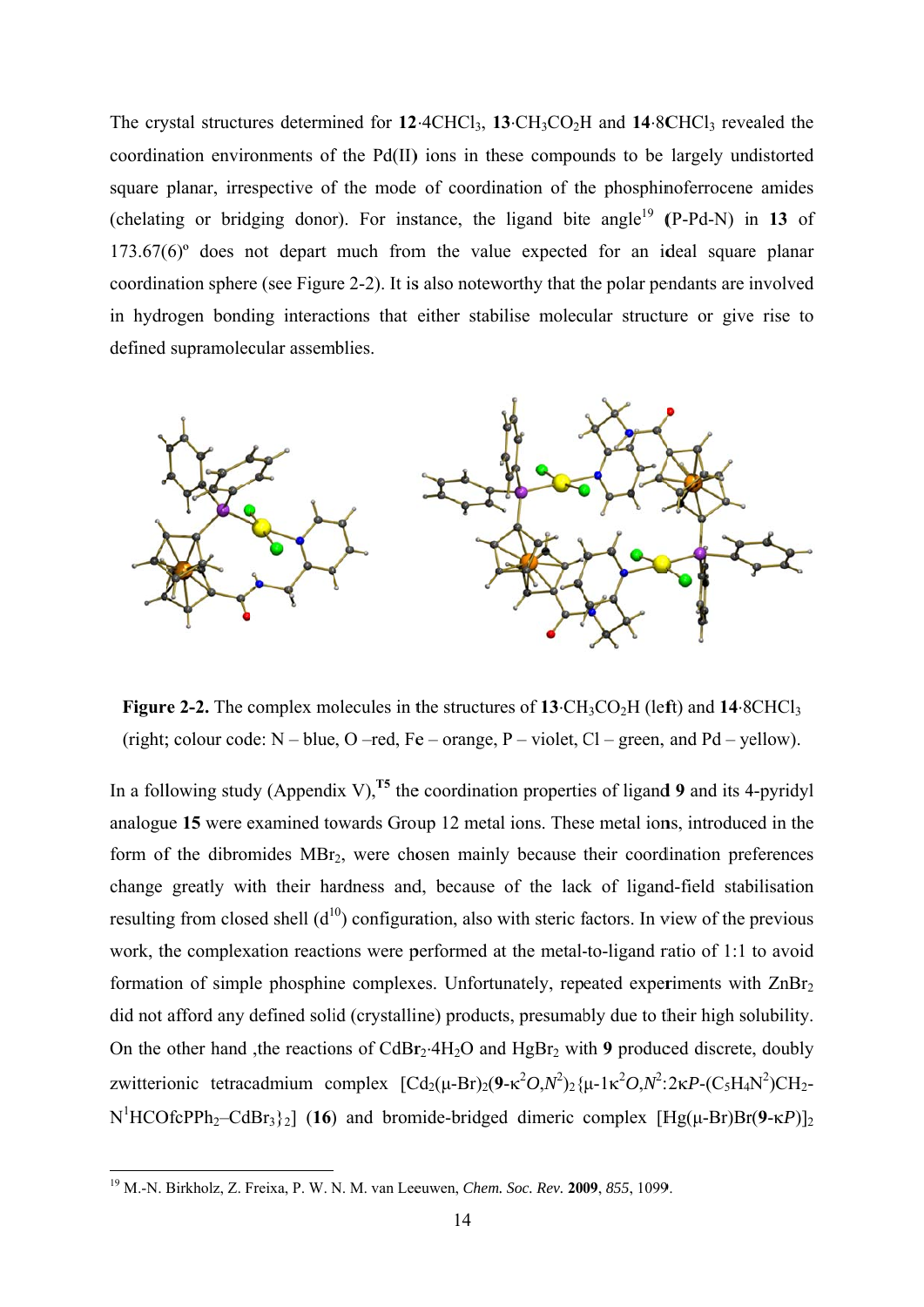(**17**), respectively (see Scheme 2-9 and Figure 2-3) while the analogous reactions with the isomeric ligand **15** bearing the 4-pyridyl substituent led to isostructural coordination polymers  $[MBr_2{\mu(P,N)}-10]$ <sup>*n*</sup> (18: M = Cd; 19: M = Hg) with tetrahedral coordination environments around both Cd(II) and Hg(II) (Scheme 2-9). Formation of such one-dimensional coordination assemblies with **15** apparently reflects steric properties of this donor, namely a favourable positioning of the terminal donor moieties. In the presence of acetic acid, the reaction of CdBr<sub>2</sub>+H<sub>2</sub>O with 15 took a different course, leading to a monocadmium complex 20 featuring protonated ligand  $(15H)^+$  as a P-monodentate donor. This compound, crystallising as a monohydrate, is a zwitterion, combining the positively charged pyridinium group with an anionic terminal  $CdBr_3^-$  moiety (Scheme 2-9 and Figure 2-3).



**Scheme 2-9.** Synthesis of Group 12 metal complexes **16**-**20**.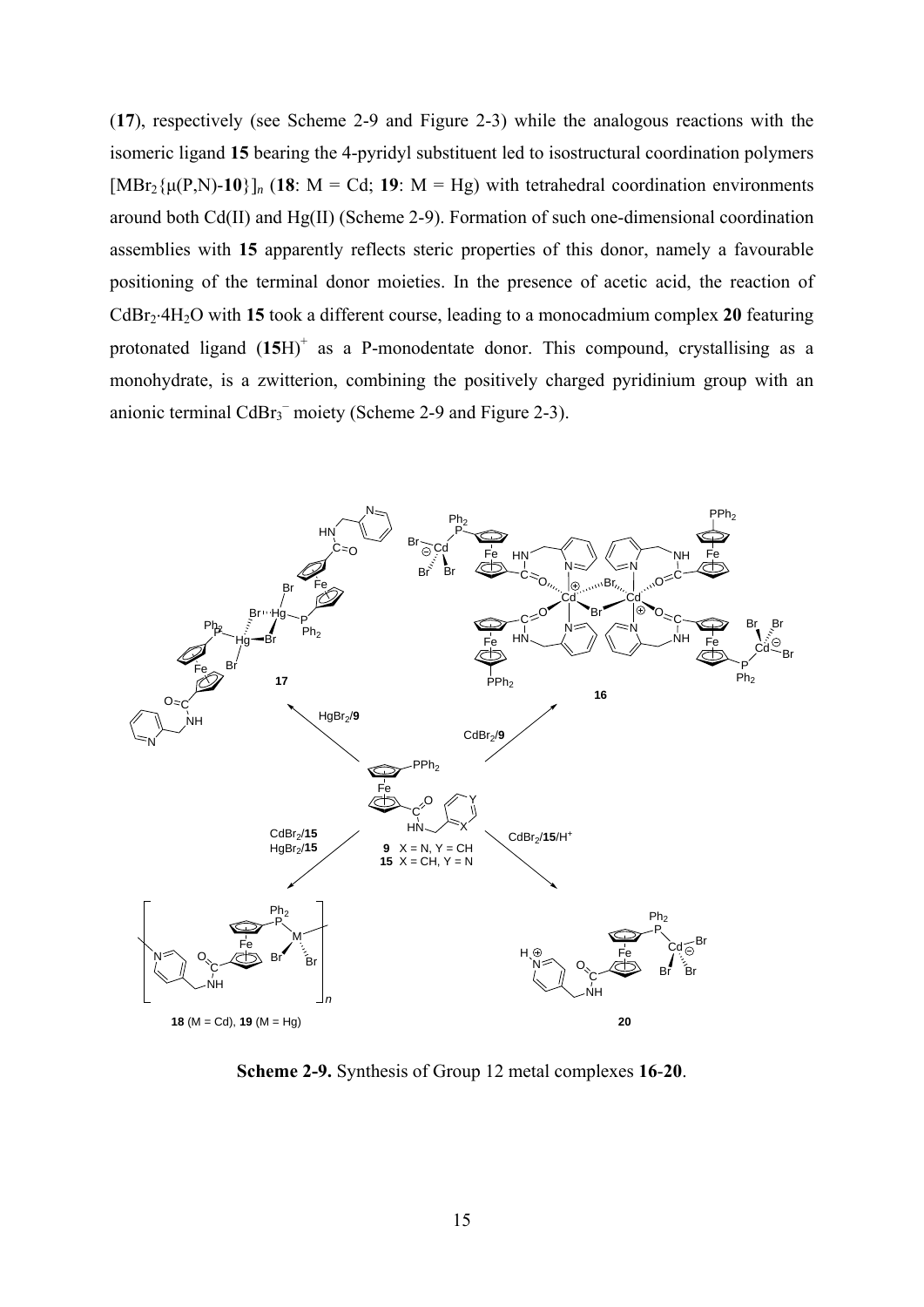

**Figure 2-3.** Views of the complex molecules in the structures of 16 (left) and 20  $H_2O$  (right; colour code:  $Cd -$ yellow,  $Fe -$ orange,  $P -$ violet,  $Br -$ green,  $O -$ red,  $N -$ blue).

Next, the structure of amido-phosphine 9 was (formally) modified through replacement of the nitrogen atom in the pyridyl ring with the C-PPh<sub>2</sub> moiety to give amido-diphosphine 21 (Scheme 2-10, Appendix VI).<sup>16</sup> Even this compound reacted with [PdCl(X)(cod)] (X = Cl, Me) to afford the corresponding *trans*-chelate complexes 22a and 22b whereas the cleavage reactions with chloride-bridged dimers  $[Pd(\mu-CI)(LL)]_2$  (L/L = Cl/PBu<sub>3</sub> or chelating 2-[(dimethylamino- $\kappa N$ )methyl]phenyl- $\kappa C^1$ ) produced usymmetric dipalladium(II) complexes 23a and 23b (Scheme 2-10). The ligand bite angle  $(P^1-Pd-P^2)$  determined for 22.5/4CHCl<sub>3</sub> by single-crystal X-ray diffraction analysis was  $171.91(3)$ °.



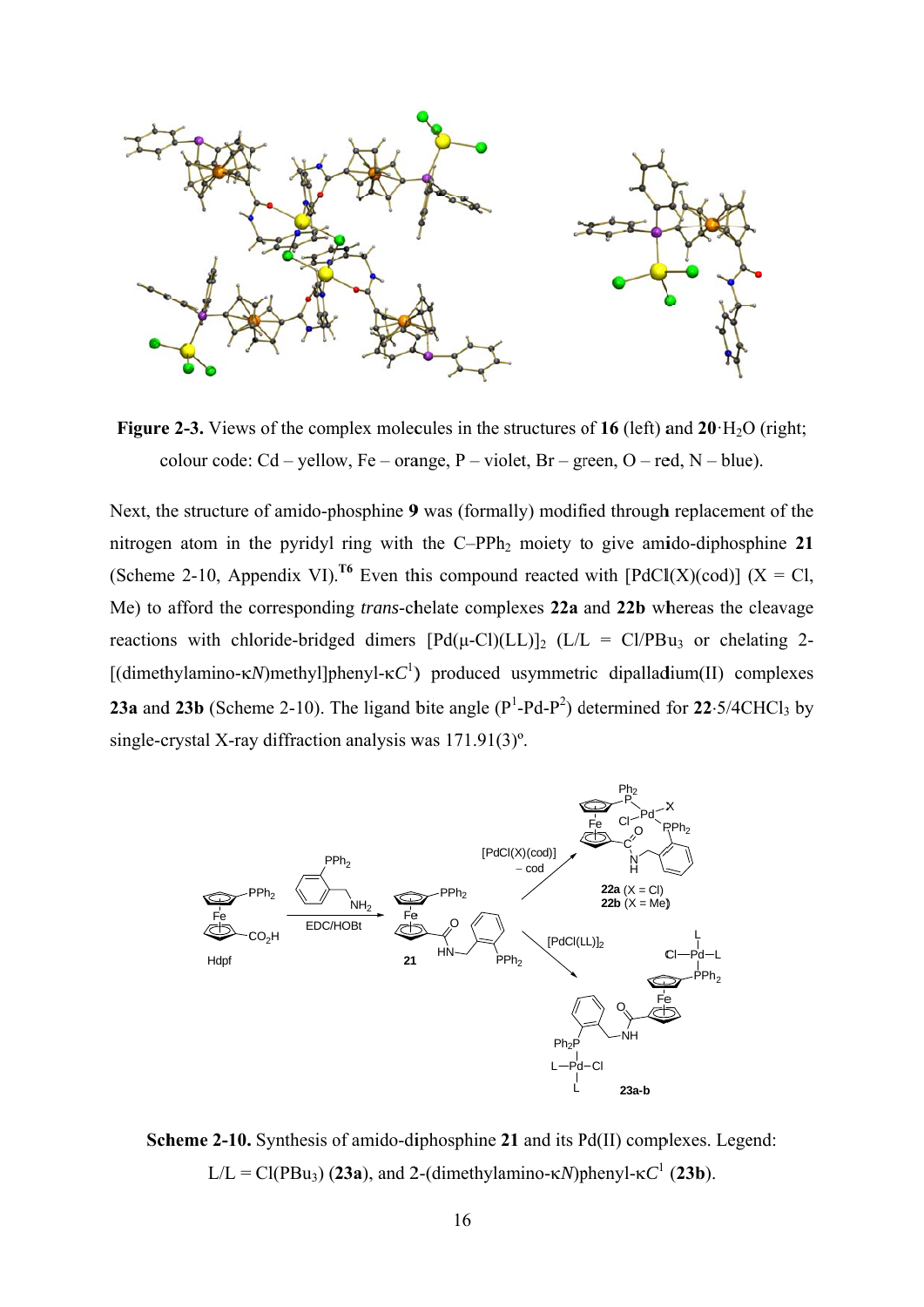Similarly to the simple and multi-donor ligands mentioned in Section 2-1, catalysts generated *in situ* from palladium(II) acetate and amides 9 and 10 (0.5 or 1 mol.% Pd, Pd:P = 1:1.2)<sup>T4</sup> or from Pd(OAc)<sub>2</sub> and diphosphine 21 (0.5 mol.% Pd, Pd:P = 1:1) as well as the defined complex **22aT6** were demonstrated to efficiently mediate Suzuki-Miyaura cross-coupling of 4 substituted aryl bromides with phenylboronic acid to give the corresponding biphenyls. Similar reactions with aryl chlorides furnished the coupling products in only poor to moderate yields.

The selective formation of *trans*-chelate palladium(II) complexes with ligands **9** and **21** attracted our attention because donors capable of traversing *trans* positions in transition metal complexes are rare. Typically, they are represented by symmetrical diphosphines<sup>20</sup> whose donor moieties are brought into positions suitable for *trans*-chelation by means of a rigid organic backbone, whereas those possessing flexible molecular parts as well as donors combining two different donor groups remain scarce.<sup>21</sup> With this in mind, we have expanded our studies into this area.

First, we have focused on P,N- and P,P-donors possessing the flexible 1,2-ethanediyl and 1,3 propanedivl groups as the spacers (Scheme 2-11; Appendix VII).<sup>T7</sup> These compounds were readily prepared by amidation of Hdpf with the respective Me<sub>2</sub>N- or Ph<sub>2</sub>P-substituted amines.



**Scheme 2-11.** Donor-unsymmetric functional amides **24**-**28** (DG = donor group).

Coordination tests with donors **24** and **26** revealed that these compounds indeed give rise to *trans*-chelate complexes, *trans*-[PdCl<sub>2</sub>(24- $\kappa^2 N$ ,*P*)] and *trans*-[PdCl<sub>2</sub>(26- $\kappa^2 P$ ,*P*)] (Figure 2-4). Similar reactions with the homologous donors **25** and **27** proved to be less selective, leading to complicated mixtures (at the Pd:ligand ratio of 1:1). As indicated by *in situ* 31P NMR measurements, the reaction of  $[PdCl_2(cod)]$  with 25 is relatively fast and affords one dominant

<sup>&</sup>lt;sup>20</sup> C. A. Bessel, P. Aggarwal, A. C. Marschilok, K. J. Takeuchi, *Chem. Rev.* **2001**, *101*, 1031.<br><sup>21</sup> For examples of donor-unsymmetric *trans*-spanning ligands, see: a) I. R. Butler, M. Kalaji, L. Nehrlich, M. Hursthouse, A. I. Karaulov, K. M. A. Malik, *J. Chem. Soc.*, *Chem. Commun.* **1995**, 459; b) K. Tani, M. Yabuta, S. Nakamura, Y. Yamagata, *J. Chem. Soc., Dalton Trans,* **1993**, 2781.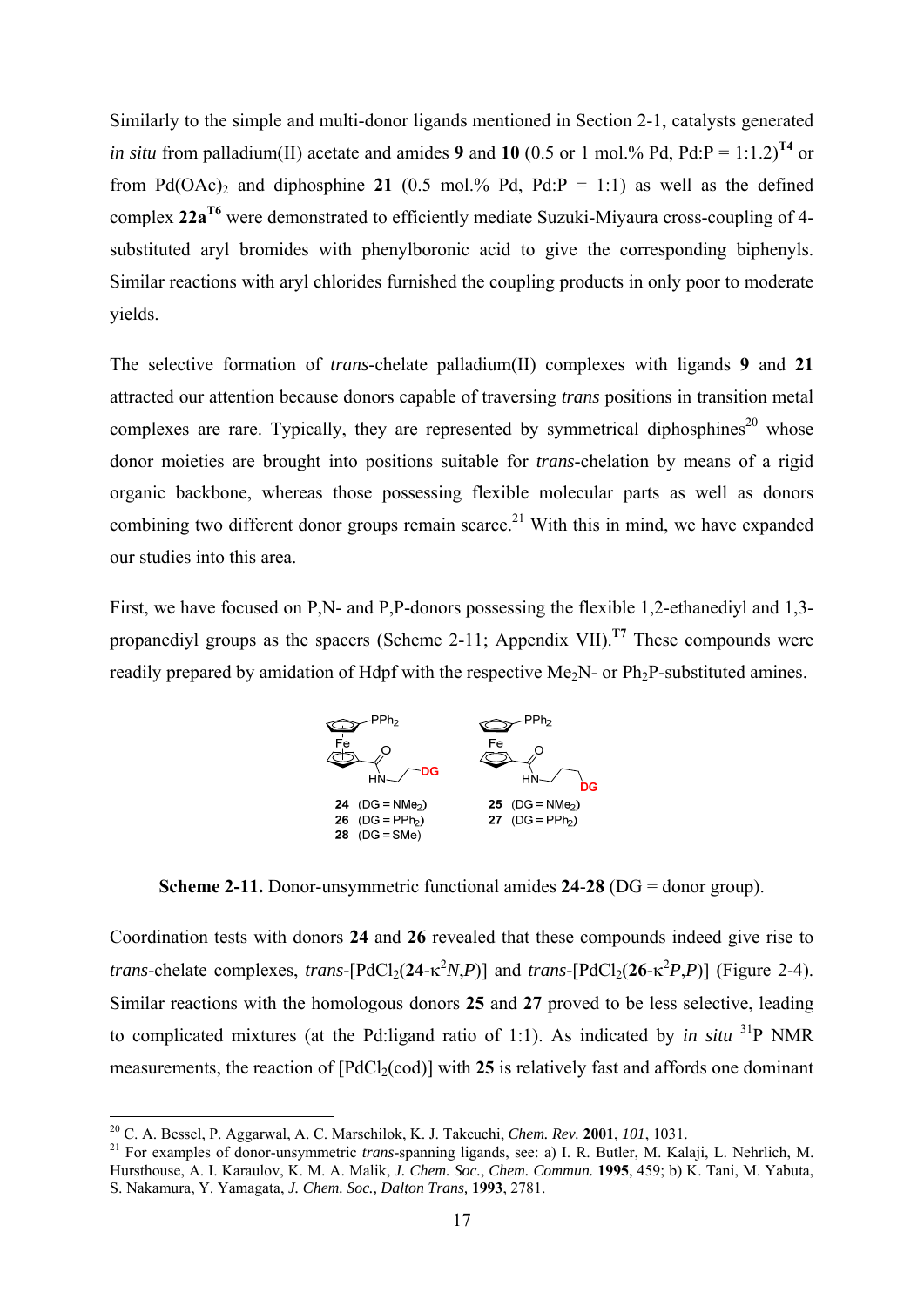product which, however, could not be isolated by crystallization. Analogous reaction with 27 was less selective but  $(1)$  the equilibrium gradually shifted towards one species and,  $(2)$ crystallisation of the reaction mixture furnished one of the possible products, which was in turn structurally characterised as the symmetric dimer  $[PdCl_2(\mu(P:P)-27)]_2$ . The fact that this compound was isolated in a 78% yield, which is much more than determined by NMR analysis, points to dynamic (hemilabile) nature of the Pd-27 complexes in which the least soluble or most easily crystallising component separates and is supplemented by reaction equilibria.



**Figure 2-4.** Views of the molecular structures of *trans*-[PdCl<sub>2</sub>(24- $\kappa^2 N$ , P)] (left) and *trans*-[PdCl<sub>2</sub>(26- $\kappa^2 P$ ,P)] (right) (colour code as in Figure 2-2).

As a part of studies focused on compounds 24-27, we have also prepared the Nmethylammonium phosphine [Ph<sub>2</sub>PfcCONHCH<sub>2</sub>CH<sub>2</sub>NMe<sub>3</sub>]X (29, X = Cl/I), an analogue of the original AMPHOS ligand,  $[Ph_2PCH_2CH_2NMe_3]$ <sup>22</sup> Because of competitive alkylation at the phosphine group, the synthesis of 29 required the phosphine moiety to be protected as the corresponding phosphine sulfide. After alkylation of the terminal amine group, the phosphine moiety was regenerated by desulfuration with Raney nickel. Compounds 24, 26 and 29 were evaluated as ligands for Pd-catalysed cross-coupling of 4-bromoacetophenone with phenylboronic acid in dioxane and water. In the former solvent, the NMR yields of 4acetybiphenyl after 6 h increased in the sequence:  $29 < 24 < 26$  (0.1 mol.% Pd(OAc)<sub>2</sub> + 0.12 mol.% of the ligand were used and the reaction was carried out at 90  $^{\circ}$ C). In reactions performed in water, the isolated yields of the coupling products were 94% or higher with all catalysts after 2 h but considerably inferior yields were achieved in toluene-water biphase

<sup>&</sup>lt;sup>22</sup> a) R. T. Smith, M. C. Baird, *Trans. Met. Chem.* **1981**, 6, 197; b) R. T. Smith, R. K. Ungar, M. C. Baird, *Trans.* Met. Chem. 1982, 7, 288.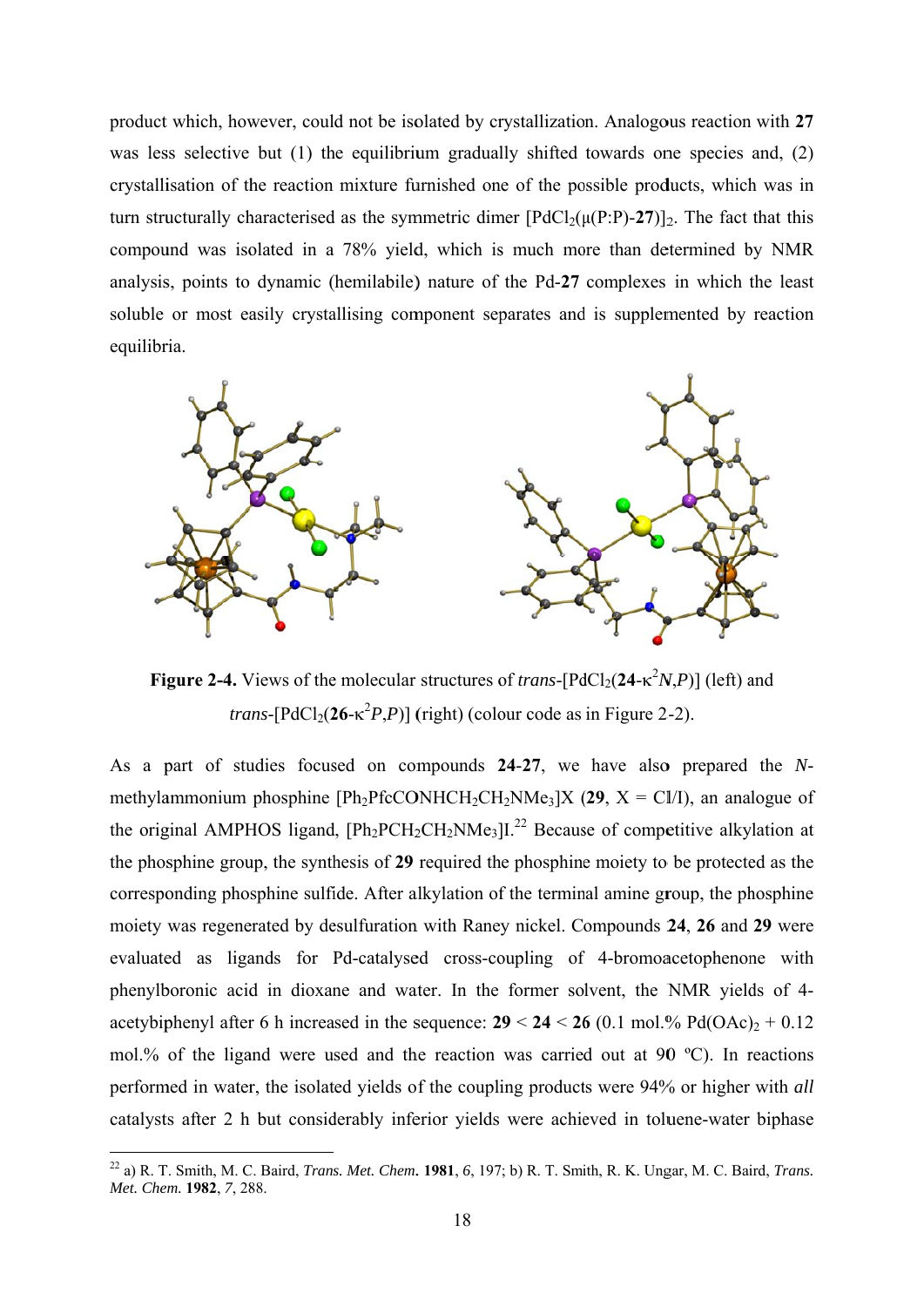system under otherwise similar conditions (cf.  $67\%$  yield after 6 h for Pd/26; the remaining catalysts performed even worse:  $26 > 29 > 24$ ). After increasing the amount of Pd(OAc)<sub>2</sub> and the ligand 29 to 1 mol.% and to 1.2 or 2.4 mol.%, respectively, good product yields were obtained also in this solvent mixture  $(> 90\%)$ . However, the catalyst could not efficiently recycled, losing their activity during consecutive runs.

In the subsequent research, we have turned also to a potential P.S-donor 28 (see Scheme 2-11) above, Appendix VIII)<sup>T8</sup> and have included also Ni(II) and Pt(II) in the coordination tests. Compound 28 was obtained similarly to its P,N- and P,P-donor counterparts from Hdpf and 2-(methylthio)ethylamine. Whereas repeated attempts to prepare some Ni(II)-28 complexes were unsuccessful because of an extensive decomposition of the reaction mixtures, the reaction of amido-phosphine 28 with  $[PdCl<sub>2</sub>(cod)]$  at the Pd:P molar ratio of 1:1 afforded stable *trans*-chelate complex *trans*-[PdCl<sub>2</sub>(28- $\kappa^2 P$ ,S)] as the sole product. Similar reaction with  $[PtCl_2(cod)]$  produced a mixture of cis- $[PtCl_2(28-\kappa^2 P,S)]$  and trans- $[PtCl_2(28-\kappa^2 P,S)]$ , which could be separated by fractional crystallisation and were structurally characterised (Figure 2-5). The formation of both possible isomers of these square-planar complexes reflects kinetic inertness of Pt(II) whilst the ligand bite angles determined in complexes *cis*- $[PtCl_2(28-\kappa^2 P.S)]$  and *trans*- $[PtCl_2(28-\kappa^2 P.S)]$  of 92.86(2)° and 173.05(2)°, respectively, suggest that ligand  $28$  is accommodated in the coordination sphere of platinum(II) equally well as both the *cis*- and *trans*-chelating donor.



Figure 2-5. Views of the molecular structures of *trans*-[PtCl<sub>2</sub>(28- $\kappa^2 P$ ,S)] (left) and *cis*- $[PtCl<sub>2</sub>(28- $\kappa^2 P, S$ )] (right; colour code: N – blue, O – red, Fe – orange, P – violet, Cl – green,$  $S - brown$ , and  $Pt - yellow$ ).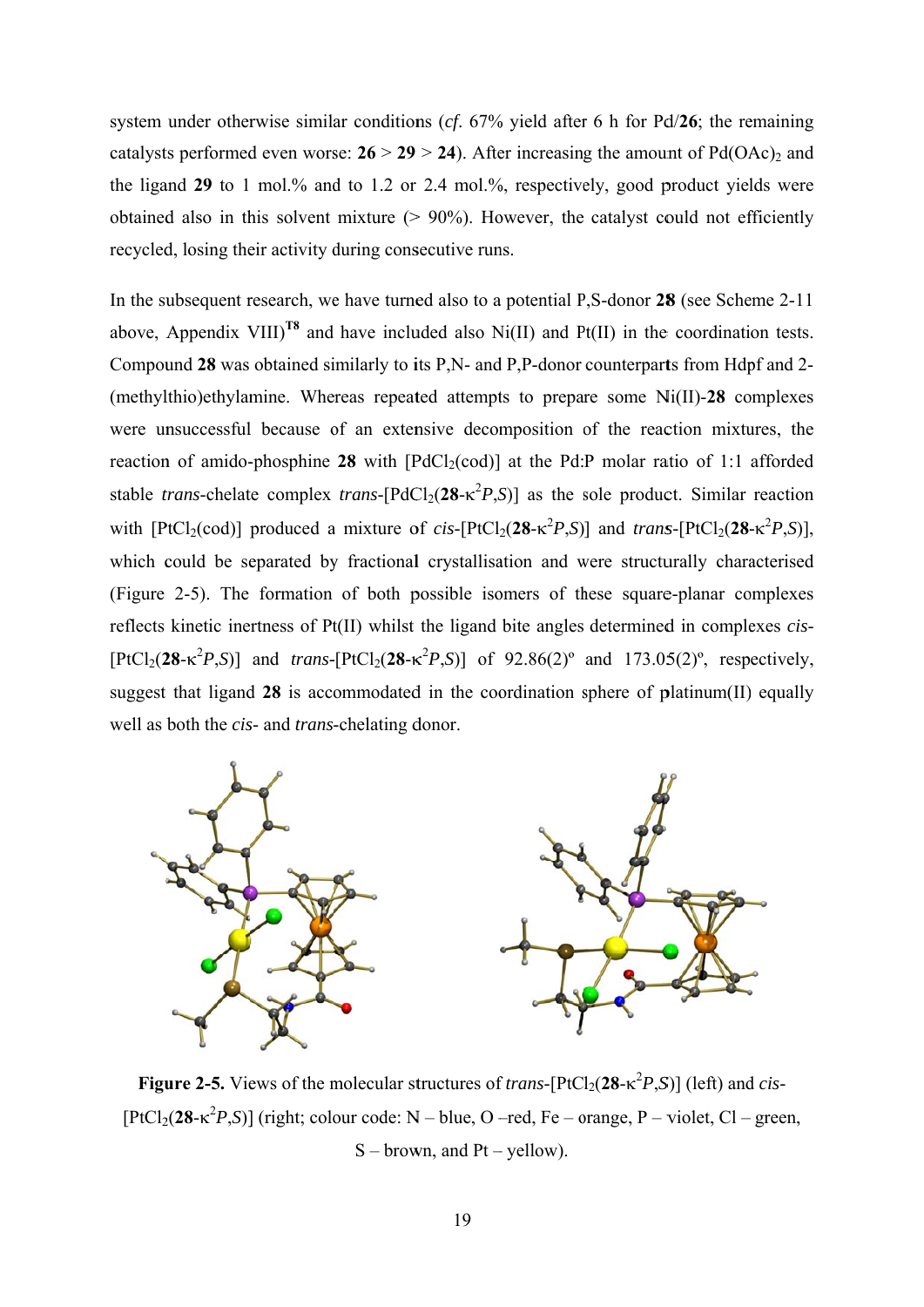Complexation reactions performed at the metal-to-ligand ratio of 1:2 were more complicated. Thus, the reaction with [PdCl<sub>2</sub>(cod)] afforded a mixture of bis(phosphine) complex *trans*-[PdCl<sub>2</sub>(28- $\kappa$ P)<sub>2</sub>] (major component), *trans*-[PdCl<sub>2</sub>(28- $\kappa$ <sup>2</sup>P,S)] and phosphine oxide of ligand **28 (28O).** In a similar reaction with  $[PtCl<sub>2</sub>(cod)]$ , the crude reaction mixture resulting at room temperature contained the isomeric bis(phosphine) complexes, *cis*- and *trans*-[PtCl<sub>2</sub>(28- $\kappa$ P)<sub>2</sub>], in a *ca*. 2:1 ratio according to <sup>31</sup>P NMR spectra (*N.B.* the compounds are easily distinguished by the <sup>1</sup>*J*<sub>PtP</sub> coupling constants) and, in minor amounts, also *both* isomeric monophosphine complexes and phosphine oxide **28O**. The ratio of the bis(phosphine) complexes changed in favour of the thermodynamically preferred *trans*-isomer upon refluxing in chloroform for 18 h (*cis:trans*  $\approx$  1:2). When anhydrous Zeisse salt (K[PtCl<sub>3</sub>( $\eta^2$ -C<sub>2</sub>H<sub>4</sub>)]) was employed as the Pt(II) source, the isomers *cis*- and *trans*-[PtCl<sub>2</sub>(28- $\kappa$ *P*)<sub>2</sub>] were formed in an inverted 1:2 molar ratio in a "kinetic" reaction mixture (at room temperature after 90 min) and this ratio did not change after refluxing for 18 h. Even in this case, however, minor amounts of *cis*- and *trans*-  $[PtCl_2(28 - \kappa^2 P, S)]$  and 280 could be detected. The inverted isomer ratio for  $[PtCl_2(28 - \kappa P)_2]$ apparently reflects the nature of the leaving groups and a large *trans*-influence of the  $\eta^2$ ethene ligand in the Zeise salt.

In an independent report, we have described the synthesis of a ferrocenecarbonyl diphosphine **30** (Scheme 2-12, Appendix IX).**T9** This compound, bearing two 2-(diphenylphosphino)ethyl arms as the amide nitrogen, was prepared from pentafluorophenyl ferrocenecarboxylate and bis[2-(diphenylphosphino)ethyl]amine and was further converted to bis(phosphine sulfide) **30S**<sub>2</sub>. Diphosphine **30**, which exerts limited molecular mobility in solution, reacts with  $[PtCl<sub>2</sub>(cod)]$  to afford the P,P-bridged, sterically encumbered diplatinum $(II)$  complex 31.





# *2.3 Phosphinoferrocene amides bearing polar substituents at the amide nitrogen*

In view of prospective applications of phosphinoferrocene donors in aqueous and biphase reaction media, we have next turned to phosphinoferrocene amides possessing hydrophilic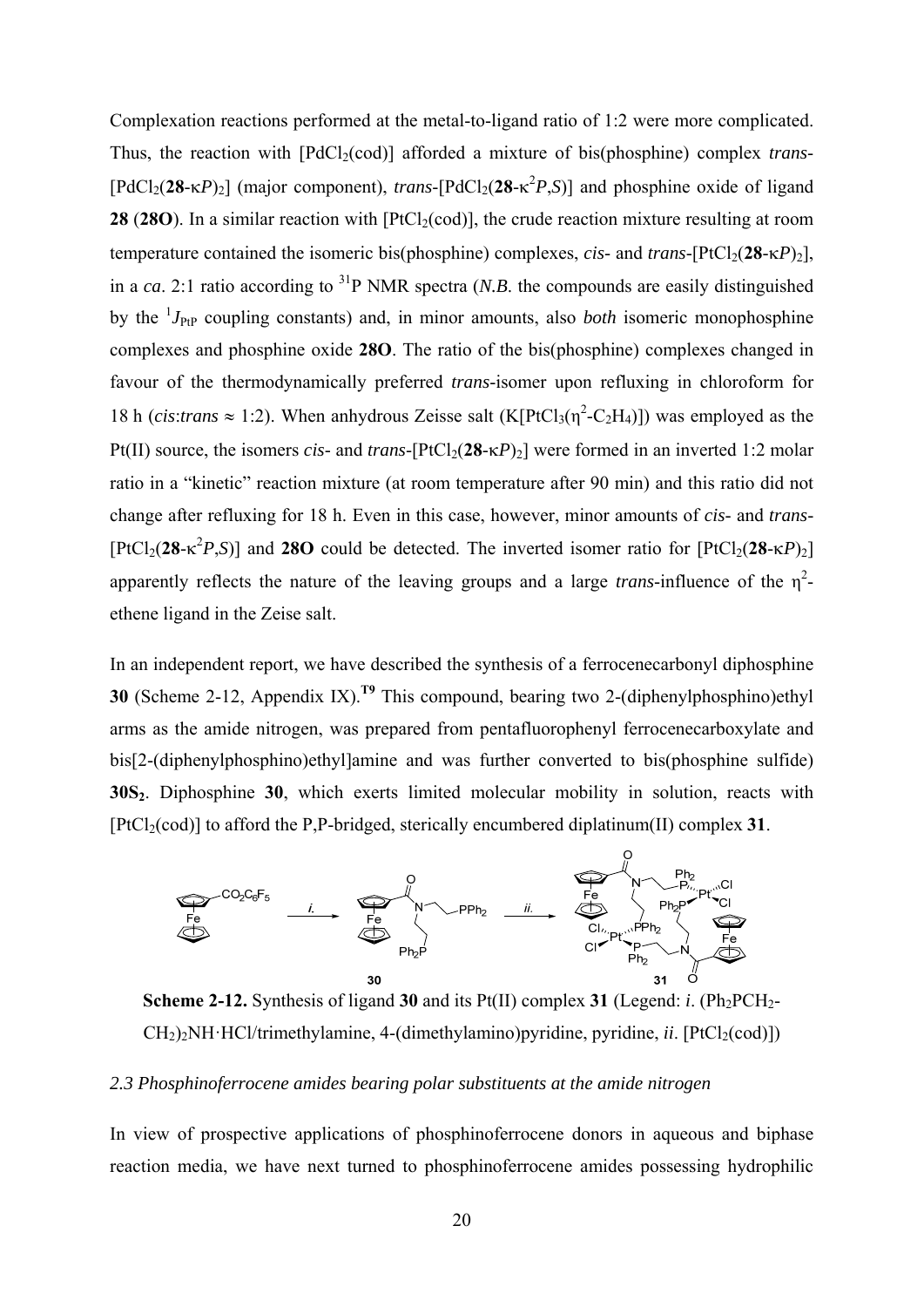substituents at the amide nitrogen. In addition to compound 29 mentioned above, the following four compounds classes were studied to date: phosphinoferrocene amides with hydroxyalkyl substituents, amino acid-based amides, phosphinoferrocene amidosulfonates and phosphinoferrocene donors with urea pendants.

The interest in the former compounds arose from our previous study focused on the crystal structures of ferrocene  $N-(2-hydroxvethyl)$  amides 32-35 (Scheme 2-13; Appendix X) resulting by the reactions of the corresponding acyl chlorides and amines.<sup>T10</sup> This work demonstrated that the complexity of crystal assembly constituted by these compounds increases with the number of available hydrogen bond donors and acceptors. In a separate work, a related amide 36 was prepared and converted to a cationic hexavanadate decorated by two ferrocenyl pendants at the periphery,  $(Bu_4N)_2$  {FcCONHC(CH<sub>2</sub>O)<sub>3</sub>}<sub>2</sub>V<sub>6</sub>O<sub>13</sub>] $\cdot$ 2HCONMe<sub>2</sub> (37; see Figure 2-6). This compound was characterised by spectroscopic methods, X-ray diffraction analysis, cyclic voltammetry and further studied by DFT computations (Appendix  $XI$ ).  $T11$ 



Scheme 2-13. Ferrocene amides 32-35 and their phosphinylated analogues 38, 39, 42 and 43.



**Figure 2-6.** View of the hexavanadate anion in the crystal structure of 37 (colour code:  $Fe$  – orange,  $V$  – green,  $N$  – blue, and  $O$  – red).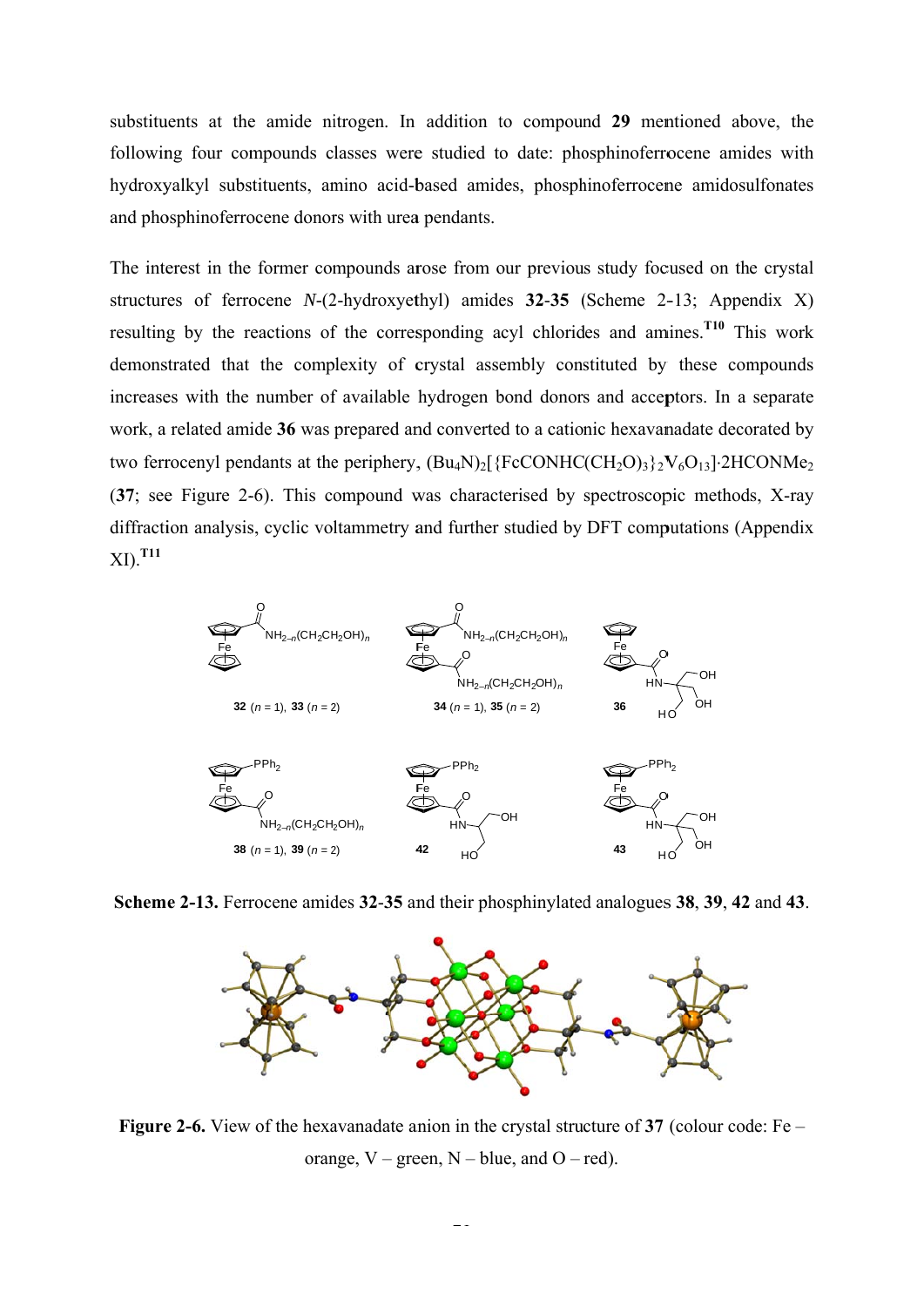Phosphinoferrocene amide **38**, the most simple representative among hydroxyalkylsubstituted Hdpf amides, was obtained by direct amidation of Hdpf with 2-hydroethylamine in the presence peptide coupling agents whereas its congener **39** had to be synthesised *via* active ester  $Ph_2PfcCO_2C_6F_5$ , because a similar direct coupling afforded only Hdpf-benzotrialozyl ester (Appendix XII).<sup>T12</sup> These amides were subsequently utilised in the synthesis of  $Pd(II)$ bis(phosphine) complexes *trans*-[PdCl<sub>2</sub>(38- $\kappa$ *P*)<sub>2</sub>] (40) and *trans*-[PdCl<sub>2</sub>(39- $\kappa$ *P*)<sub>2</sub>] (41) and both the starting phosphinoamides and their Pd(II) complexes were structurally characterised by single-crystal X-ray diffraction analysis (the latter in the form of different solvates). The complexes were examined as defined precatalysts for Suzuki-Miyaura reaction (*cf*. Scheme 2- 2) in polar organic solvents, water and in toluene-water mixture. Although both complexes gave rise to active catalysts for the coupling of aryl bromides with phenylboronic acid, the catalyst resulting from **40** proved to be more stable and could be reused for five consecutive runs in toluene-water mixture without loss of activity.

Later on, we have completed yet another series of Hdpf amides equipped with the  $-CH_{3-}$  $n$ (CH<sub>2</sub>OH)<sub>n</sub> pendants by synthesizing the missing representatives 42 and 43 (Scheme 2-13). Together with the parent amide 38, these compounds were used to prepare a series of  $(\eta^6$ arene)ruthenium(II) complexes of the type  $[(\eta^6\text{-}arene)RuCl_2(L-\kappa P)]$ , where arene = benzene, *p*-cymene and hexamethylbenzene (all nine combinations with  $L = 38$ , 42 and 43). The complexes were fully characterised and examined as catalysts (with potassium *tert*-butoxide co-catalyst) for redox isomerization of various allylic alcohols to ketones in 1,2 dichloroethane (Scheme 2-14). Complex  $[(\eta^6 - p - \text{cymene})\text{RuCl}_2(36 - \kappa P)]$  comprising the most simple phosphinoferrocene ligand was found particularly attractive due to its high catalytic activity (especially in reactions of less sterically hindered substrates with  $R^2$  and  $R^3 = H$ ) and an easy synthesis (Appendix XIII).**T13**

$$
R^{1} \longrightarrow R^{3} \xrightarrow{[Rul/ t-BuOK]{} R^{1} \longrightarrow R^{3}
$$
  
OH

**Scheme 2-14.** Ru-catalysed isomerization of allylic alcohols to carbonyl compounds

In a subsequent work, glycine was employed as a polar "amine" in the design of functional phosphinoferrocene carboxamides (Appendix XIV), $^{T14}$  though not its native form due to possible competitive coupling at the glycine carboxyl group but as the corresponding methyl ester hydrochloride, H<sub>2</sub>NCH<sub>2</sub>CO<sub>2</sub>Me·HCl, which was *in situ* converted to the free base by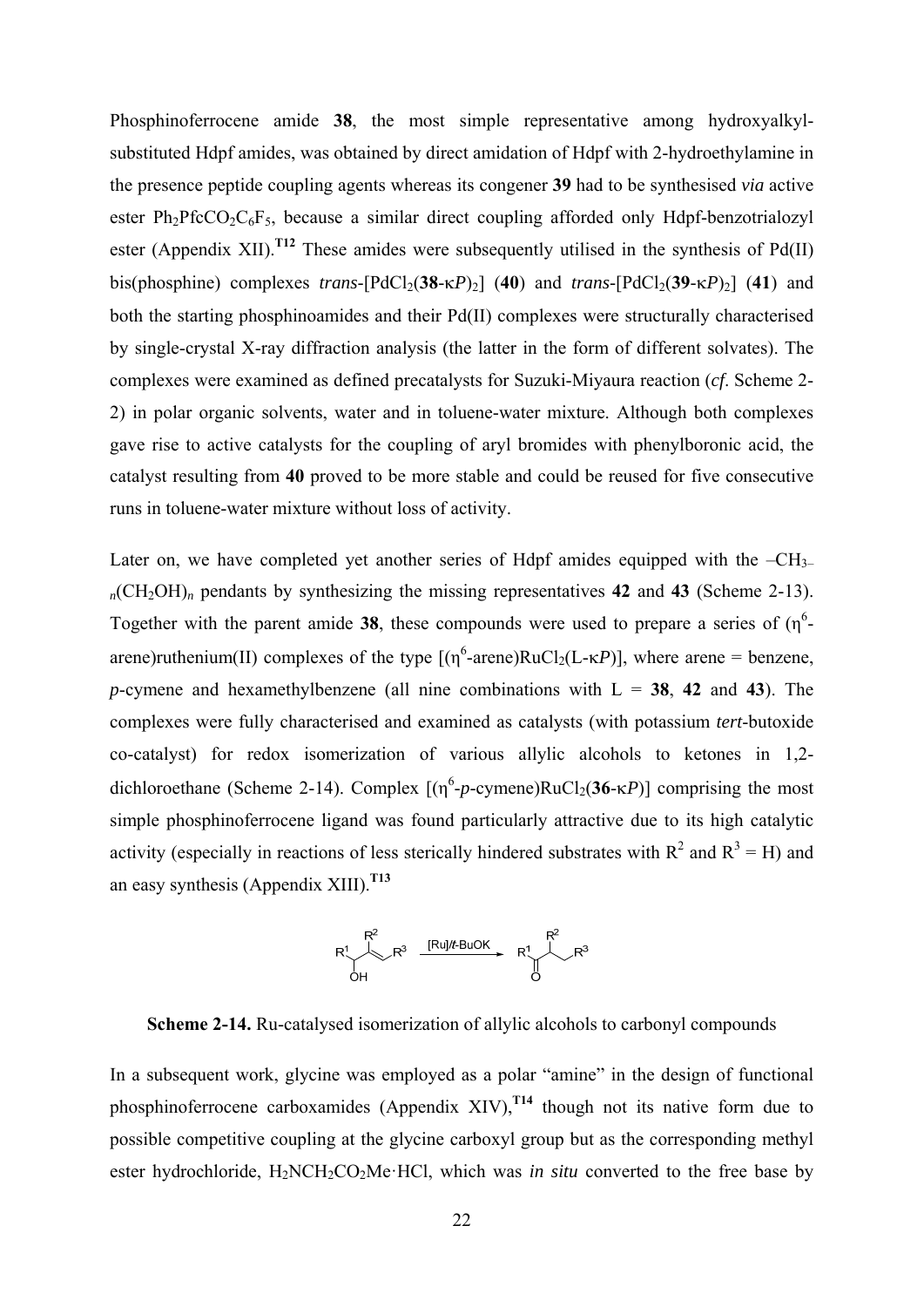treatment with triethylamine. Amidation reaction with Hdpf provided the desired amidophosphine **44** (Scheme 2-15), which was further converted to the corresponding phosphine oxide **44O** and sulfide **44S**, bis-amide **45** and acid **46**.



**Scheme 2-15.** Synthesis of glycine amides. **Scheme 2-16**. Synthesis of  $L^{NC}Pd(II)$ complexes with ligand **44**.

Compounds 44-46 were reacted with [PdCl<sub>2</sub>(cod)] to give bis(phosphine) complexes *trans*- $[PdCl<sub>2</sub>(L- $\kappa P$ )<sub>2</sub>].$  In addition, amide 44 was evaluated as a ligand in complexes with auxiliary [2-(dimethylamino)methyl-κ*N*]phenyl-κ $C^1$  (L<sup>NC</sup>) ligand (Scheme 2-16). The reaction of the starting dimer  $[(L^{NC})Pd(\mu-C)]_2$  with 44 afforded the expected bridge-cleavage product 47, which was treated with silver(I) perchlorate to give a cationic bis(chelate) complex **48**. Deprotonation of **47** by potassium *tert*-butoxide produced another bis(chelate) **49**, in which the phosphinoferrocene ligand coordinates *via* phosphorus and the deprotonated amide nitrogen. Amides **44**-**46** were evaluated as supporting ligands in the model Suzuki-Miyaura coupling of 4-bromobiphenyl with phenylboronic acid. All catalysts generated *in situ* from palladium(II) acetate and the appropriate donor showed good catalytic performance in dioxane, ethanol and their aqueous mixtures, and even in pure water (0.5 mol.% Pd at 80 °C).

Ligand 44 was further used to prepare complexes  $[(\eta^6\text{-}arene)RuCl_2(44-\kappa P)]$  (arene =  $C_6H_6$ , *p*cymene and  $C_6Me_6$ ) and their cationic counterparts  $[(η<sup>6</sup>-arene)RuCl(MeCN-κN)(44-κP)][PF<sub>6</sub>]$ and  $[(\eta^6\text{-}arene)Ru(MeCN-\kappa N)_2(44-\kappa P)][PF_6]_2$ . Together with  $[(\eta^6\text{-}p\text{-}cymene)RuCl_2(45-\kappa P)],$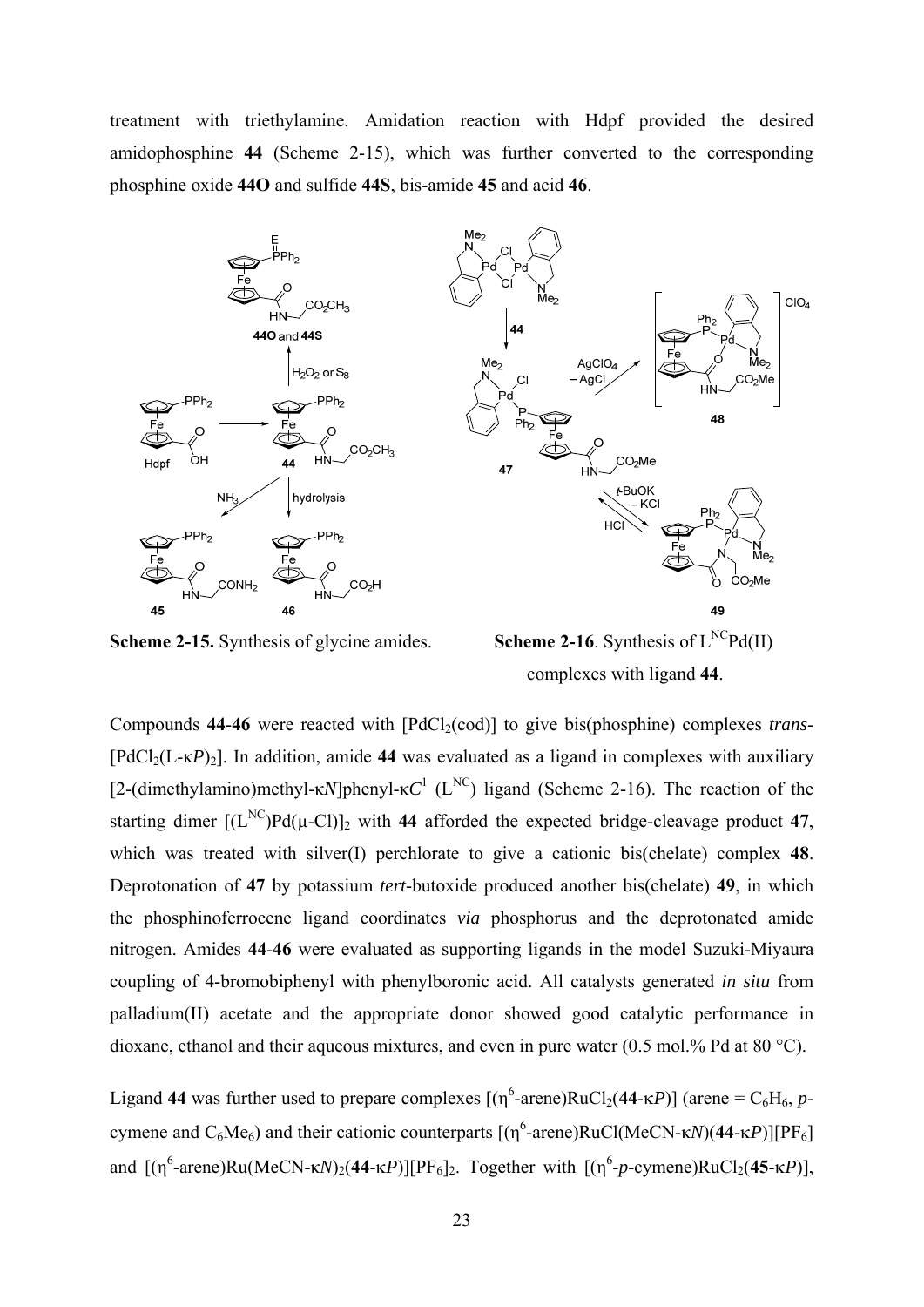these compounds were evaluated as catalysts for aqueous oxidation of secondary alcohols to ketones with *tert*-butyl hydroperoxide as the oxidizing agent. All compounds showed very high catalytic activities at room temperature, the most active being complex  $[(\eta^6 - p - \eta^6)]$ cymene)RuCl<sub>2</sub>(44- $\kappa P$ )], which showed a catalytic turnover frequency of 13 200 h<sup>-1</sup> in the oxidation of 1-phenylethanol at the substrate/catalyst ratio of  $10^5$  (Appendix XV).<sup>T15</sup>

Reactions of Hdpf-pentafluorophenyl ester **50** with ω-aminosulfonic acids in the presence of triethylamine and 4-(dimethylamino)pyridine afforded a series of anionic *N*-sulfonatoalkyl amides which were isolated in the form of air-stable, crystalline triethylammonium salts **51a-c** (Scheme 2-17, Appendix XVI).**T16** These compounds were found to be highly water soluble, a property not commonly encountered among phosphinoferrocene ligands, and were therefore studied as ligands in Pd(II) complexes and for Pd-catalysed cyanation<sup>23</sup> of aryl bromides with  $K_4[Fe(CN)_6]$  as a non-toxic cyanide source in aqueous dioxane (Scheme 2-18). An extensive screening of the reaction conditions revealed that reaction outcome depends on the structure of the pre-catalysts (2 mol.% of defined complex  $[PdCl_2(51-\kappa P)_2]$  were used), the dioxanewater ratio and also on the substituents in the aryl bromide substrate.



**Scheme 2-17.** Synthesis of phosphinoferrocene amidosulfonates **51a-c**.



**Scheme 2-18.** Pd-Catalysed cyanation of aryl bromides with  $K_4[Fe(CN)_6]$ .

The same testing reaction was utilised for an evaluation of catalytic properties of phosphinoferrocene ureas **52** and the related acylamino derivative **53**. These compounds were prepared either by using a formally inverted approach, *i.e*., by functionalisation of [1'- (diphenylphosphino)ferrocenyl]methylamine **54** (route A; the amine was liberated from its hydrochloride *in situ*) or *via* reductive amination of 1'-(diphenylphosphino)ferrocene-1carbaldehyde **55** (route B; see Scheme 2-19 and Appendix XVII).**T17**

<sup>23</sup> For a recent review, see: P. Anbarasan, T. Schareina, M. Beller, *Chem. Soc. Rev.* **2011**, *40*, 5049.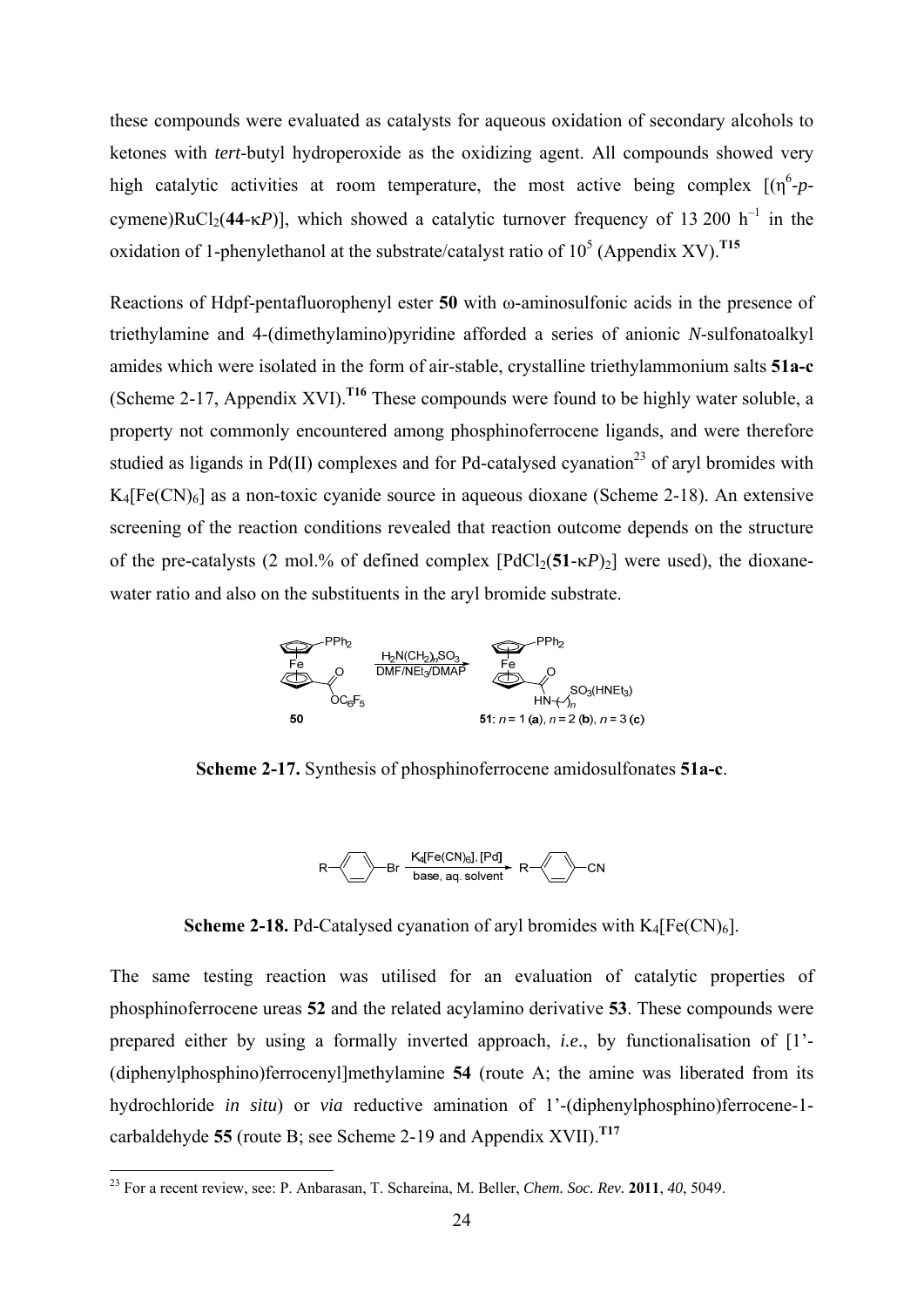

**Scheme 2-19.** Synthesis of phosphinoferrocene ureas **52** and acetamido derivative **53**.

Compound 52e as the representative was used to prepare Pd(II) complexes  $[PdCl_2(52e-\kappa P)_2]$ ,  $[PdCl(\mu-Cl)(52e-\kappa P)]_2$  and monophosphine complexes with other supporting ligands, [(LL)PdCl(52e-*κP*)], where LL stands for 2-[(dimethylamino-*κN*)methyl]phenyl-*κC*<sup>1</sup> and η<sup>3</sup>allyl. Attempts to involve the urea pendant in coordination (either by halogen removal or deprotonation) were unsuccessful. The mentioned cyanation reaction of aryl bromides bearing electron-donating substituents proceeded very well with catalysts based on these donors, affording high yields of the nitriles within reasonable time (optimised conditions: 1 mol.% of palladium acetate and 2 mol.% of 52e, 1 equiv. of Na<sub>2</sub>CO<sub>3</sub>, and 0.5 equiv. of K<sub>4</sub>[Fe(CN)<sub>6</sub>] $\cdot$ 3H<sub>2</sub>O; reaction in dioxane-water (1:1) at 100 °C). On the other hand, cyanations of substrates possessing electron-withdrawing substituents were complicated by hydrolysis of the primary nitrile products to the respective amides.

Analogous donors **56** in which the polar pendants are separated from the amidoferrocenyl unit by ethane-1,2-diyl spacer were obtained by conventional amidation of Hdpf with pre-formed amino-urea and amino-amide building blocks (Scheme 2-20, Appendix XVIII).**T18**



**Scheme 2-20.** Synthesis of phosphinoferrocene amido-ureas **56** by amide coupling (Legend: EDC = 1-ethyl-3-[3-(dimethylamino)propyl]-carbodiimide, HOBt = 1-hydroxybenzotriazole).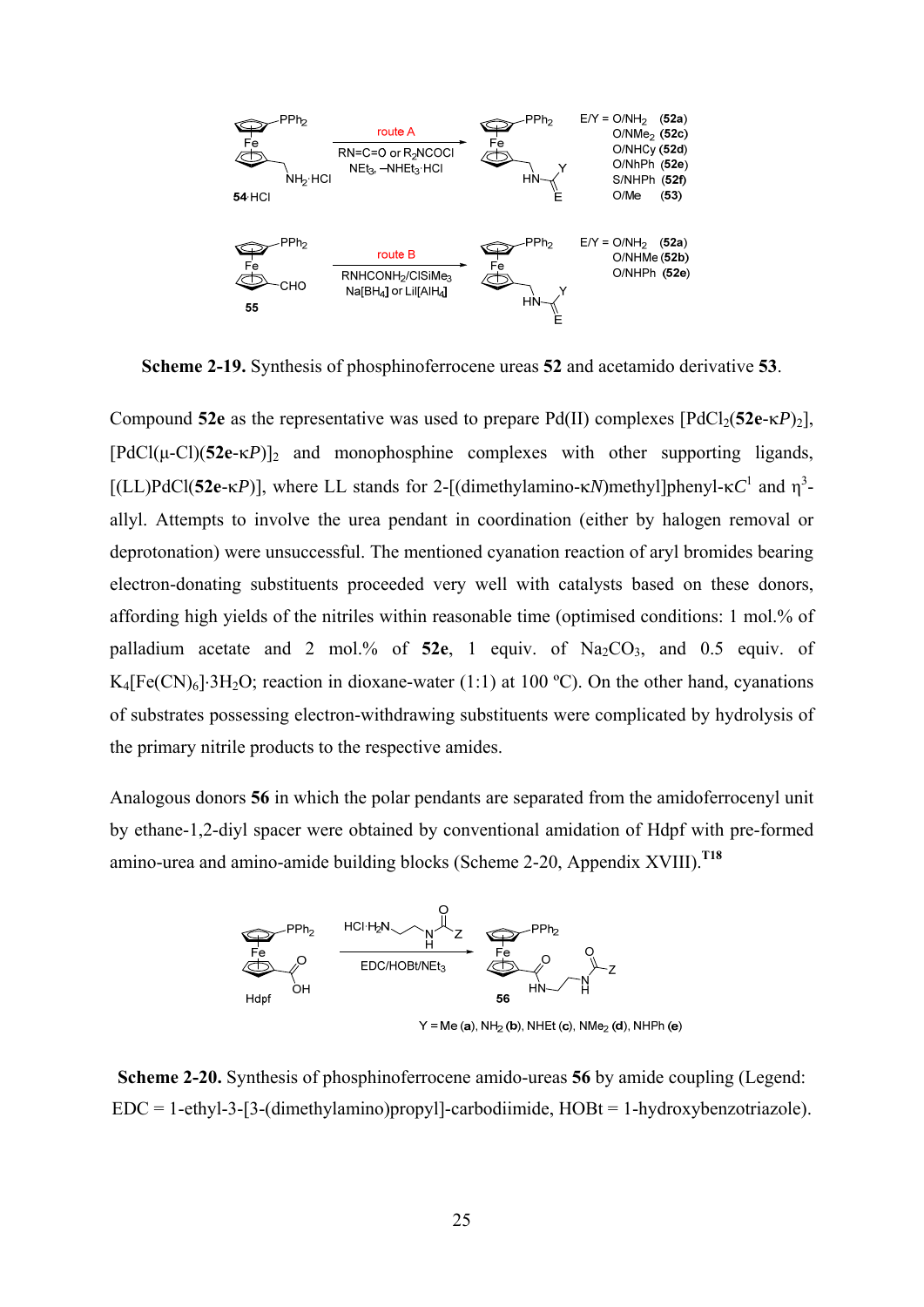Ligands **56** were converted to a series of Pd(II) complexes,  $[(LL)PdCl(56-\kappa P)]$  (LL = 2-[(dimethylamino- $\kappa N$ )methyl]phenyl- $\kappa C^1$  and  $\eta^3$ -allyl), which were in turn evaluated in Pdcatalysed cross-coupling of acyl chlorides with boronic acids to give ketones (Scheme 2-21). This reaction<sup>24</sup> offers an alternative access to ketones with defined substitution, being particularly useful when conventional routes (*e.g*., Friedel-Crafts reactions and oxidation of secondary alcohols) fail due to their low selectivity and poor functional group tolerance.

$$
R^{1}-B(OH)_{2} + R^{2} \xleftarrow{\begin{array}{c} Q \\ C \end{array}} \xrightarrow{\qquad [Pd] / base \qquad R^{1} \qquad R^{2} \\ \qquad \begin{array}{c} R^{1} \\ O \end{array} \end{array}
$$

**Scheme 2-21.** Pd-catalysed reaction of boronic acids and acyl chlorides.

After optimisation, these C-C bond forming reactions were carried out in the presence of  $[(\eta^3 C_3H_5$ )PdCl(**56e**- $\kappa$ *P*)] (0.2 mol.%), which showed good catalytic performance and was readily accessible in a defined crystalline state, in toluene-water biphase mixture using  $Na<sub>2</sub>CO<sub>3</sub>$  as the base at 50 ºC. The coupling reactions proceeded well with aromatic substrates except for the cases, when the reaction was hampered by poor solubility of the starting materials in the reaction medium. However, these complications could be eliminated by a proper selection of the reaction partners, *e.g*., through transposition of the substituents between the two reaction partners  $(R^1B(OH)_2 + R^2COCl \text{ vs. } R^2B(OH)_2 + R^1COCl)$ .

# *2.4 Chiral phosphinoferrocene carboxamide donors*

1

Alongside with the development of variously functionalised, non-chiral phosphinoferrocene carboxamides, we have also focused on the design of donors, aiming at their utilisation in enantioselective, metal-mediated reactions. Already in 2007, we reported the synthesis of a small series of *N*-benzyl amides from Hdpf and  $(S_n)$ -Hpfc with different combination of chirality elements (Scheme 2-22 and Appendix XIX).**T19**

<sup>24</sup> T. Ishiyama, H. Kizaki, T. Hayashi, A. Suzuki, N. Miyaura, *J. Org. Chem.* **1998**, *63*, 4726.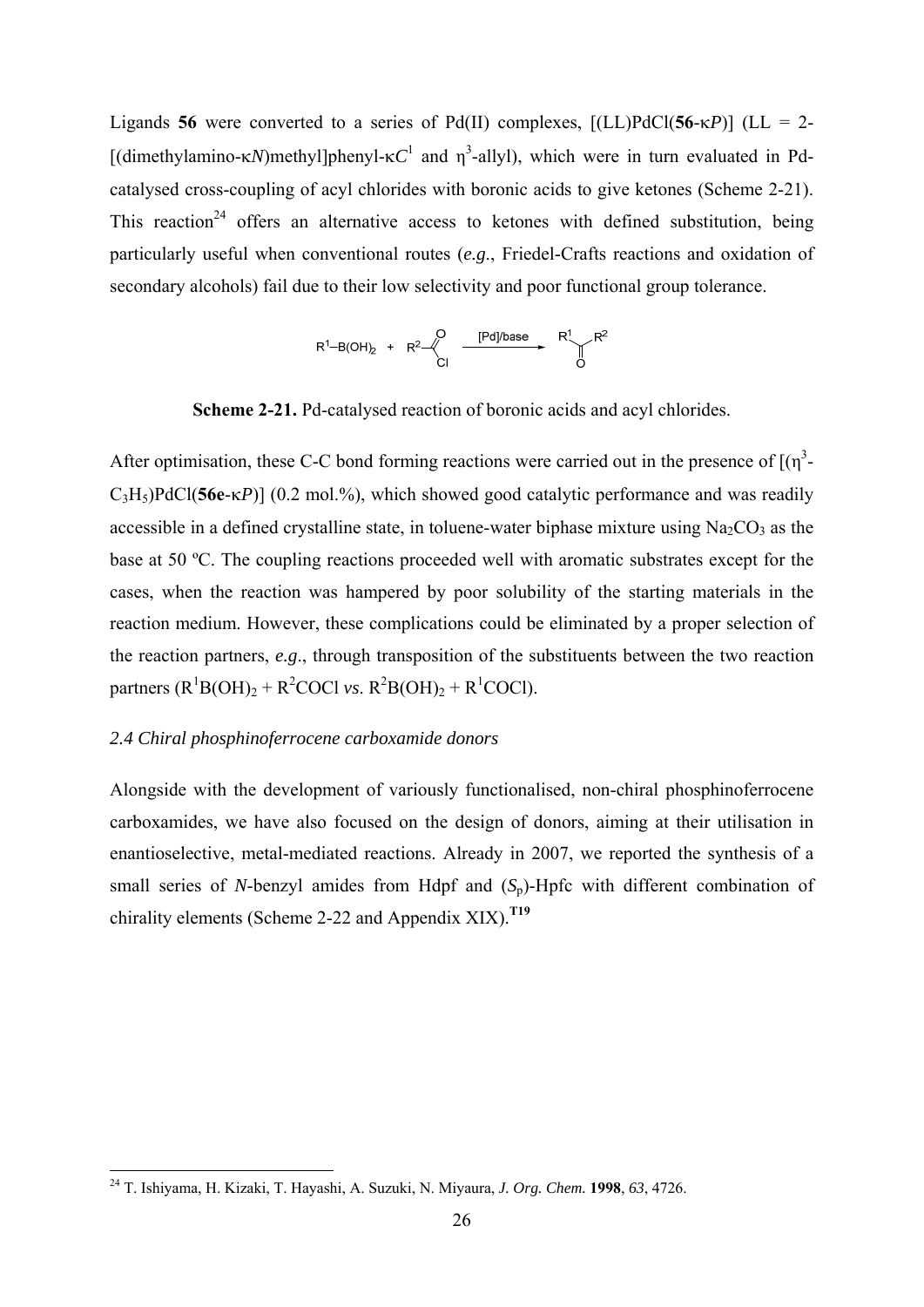

**Scheme 2-22.** Chiral phosphinoferrocene amides evaluated in asymmetric allylic alkylation..

Catalytic properties of these donor were probed in model Pd-catalysed alkylation of 1,3 diphenylallyl acetate with dimethyl malonate anion (see Scheme 2-6 above). Thus, reactions with catalyst generated *in situ* from  $[(\eta^3 - C_3 H_5)Pd(\mu - Cl)]_2$  and ligands derived from Hdpf,  $(S_p)$ and  $(R_p)$ -57, furnished the coupling product with full conversion but in racemic form (at room temperature with BSA/potassium acetate as the base). Under similar conditions, the reactions with Hpfc-based catalysts **58** and **59** proceeded with full conversions and modest enantioselectivity (*ee*'s in the range 21-58%). An improvement in terms of stereoselectivity was accomplished through removing potassium acetate from the reaction system, which led to 90% *ee* for the least sterically congested and best performing *N*-benzyl amide  $(S_p)$ -58.

Analogous donors containing an additional phosphine moiety, which can be regarded planarchiral and amide-functionalised dppf derivatives, compounds **60**-**64** in Scheme 2-22 (Appendix XX),**T20** also afforded relatively fast reacting catalysts but the achieved enantioselectivity was relatively lower and less dependent on the ligand structure (*ee* 55-67% with BSA/AcONa). The lower degree of asymmetric induction can be ascribed to a lack of electronic discrimination of the enantiotopic allylic termini because the donors obtained from  $(R_p)$ -1',2-bis(diphenylphosphino)ferrocene-1-carboxylic acid,  $(R_p)$ -Hdpc, coordinate Pd(II) as symmetrical P,P-bidentate ligands and thus do not significantly differentiate allylic termini in the reaction intermediate. Besides, the P,P-coordination reduces a possible influence of the amide substituents that are varied. In contrast, the monophosphine donors **58** and **59** coordinate palladium(II) to form O,P-chelate species with considerable electronic asymmetry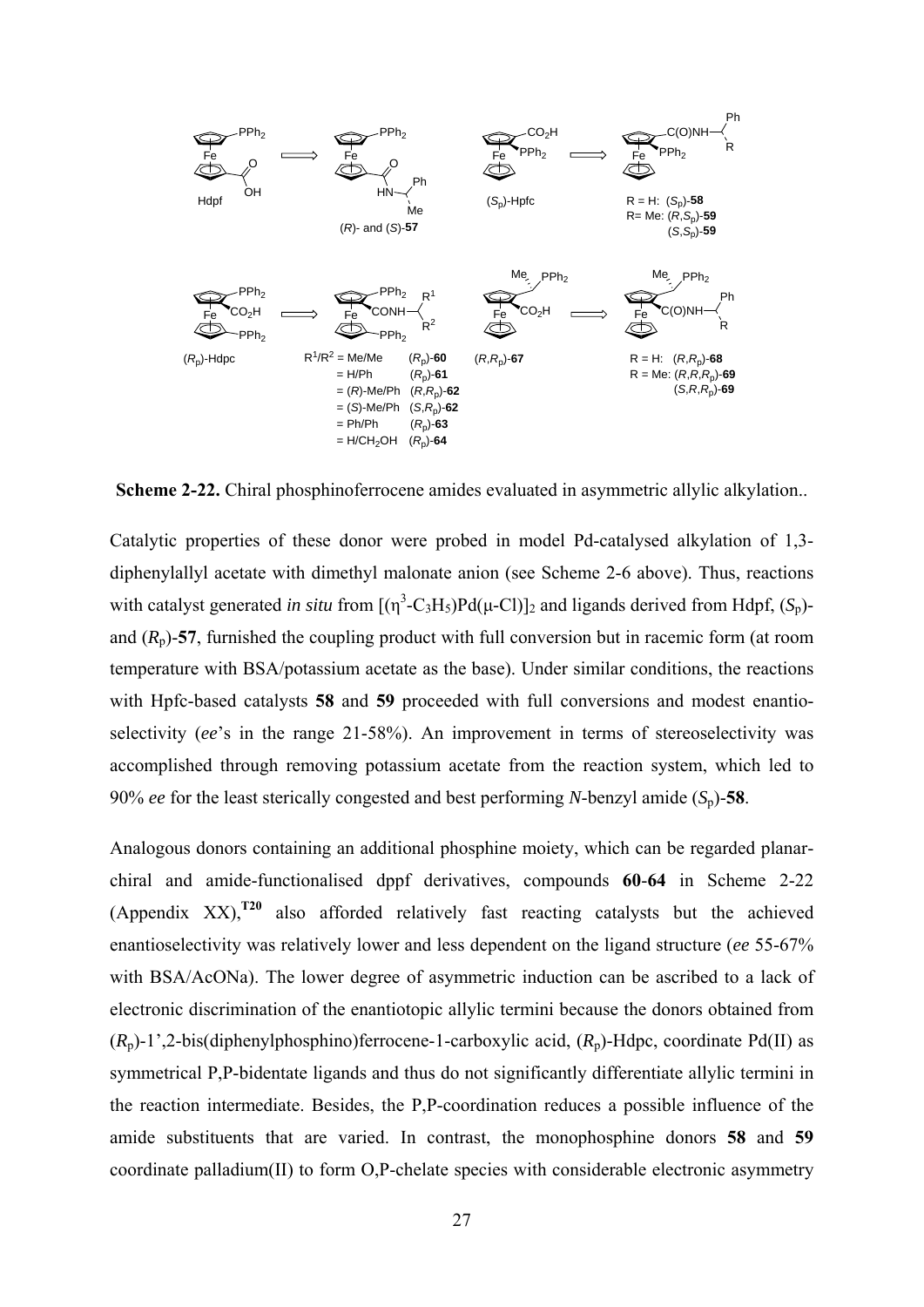and with the amide substituent in the vicinity of the metal centre. This was corroborated by model coordination studies and, mainly, structural characterization of the plausible reaction intermediates 65 and 66 (Scheme 2-23 and Figure 2-7), which revealed the variation in the Pd-C(Ph) bonds lengths to be more pronounced in the O,P-chelate than in the P,P-chelate.



Scheme 2-23. Synthesis of presumed reaction intermediates in allylic alkylation.



**Figure 2-7.** View of the complex cations in the structure of  $(S_p)$ -65 Me<sub>2</sub>CO (left) and  $(R_p)$ - $66 \text{ }CH_3CO_2Et$  (right). Colour code as in Figure 2-4. Pd-C distances for allylic termini (in Å):  $(S_p)$ -65, Pd-C(trans-O) 2.133(3) Å, Pd-C(trans-P) 2.237(3) Å; ( $R_p$ )-66, Pd-C 2.256(6) Å and  $2.226(6)$  Å (both *trans-P*).

Experiments with amides obtained from  $(R, R_p)$ -2-[1-(diphenylphosphino)ethyl]ferrocene-1carboxylic acid  $((R,R_p)-67)$ , compounds 68 and 69 in Scheme 2-22, have shown that the amide substituents in this case have only rather minor influence on the enantioselectivity of the reaction (ee's around 40% in this case) but affect the reaction rate (conversions ranged 22-45% under identical conditions; Appendix XXI).<sup>T21</sup>

Considering the easy preparation of amides from amino acid esters, which can serve as the source of chirality, we have prepared a library of chiral phosphinoferrocene carboxamides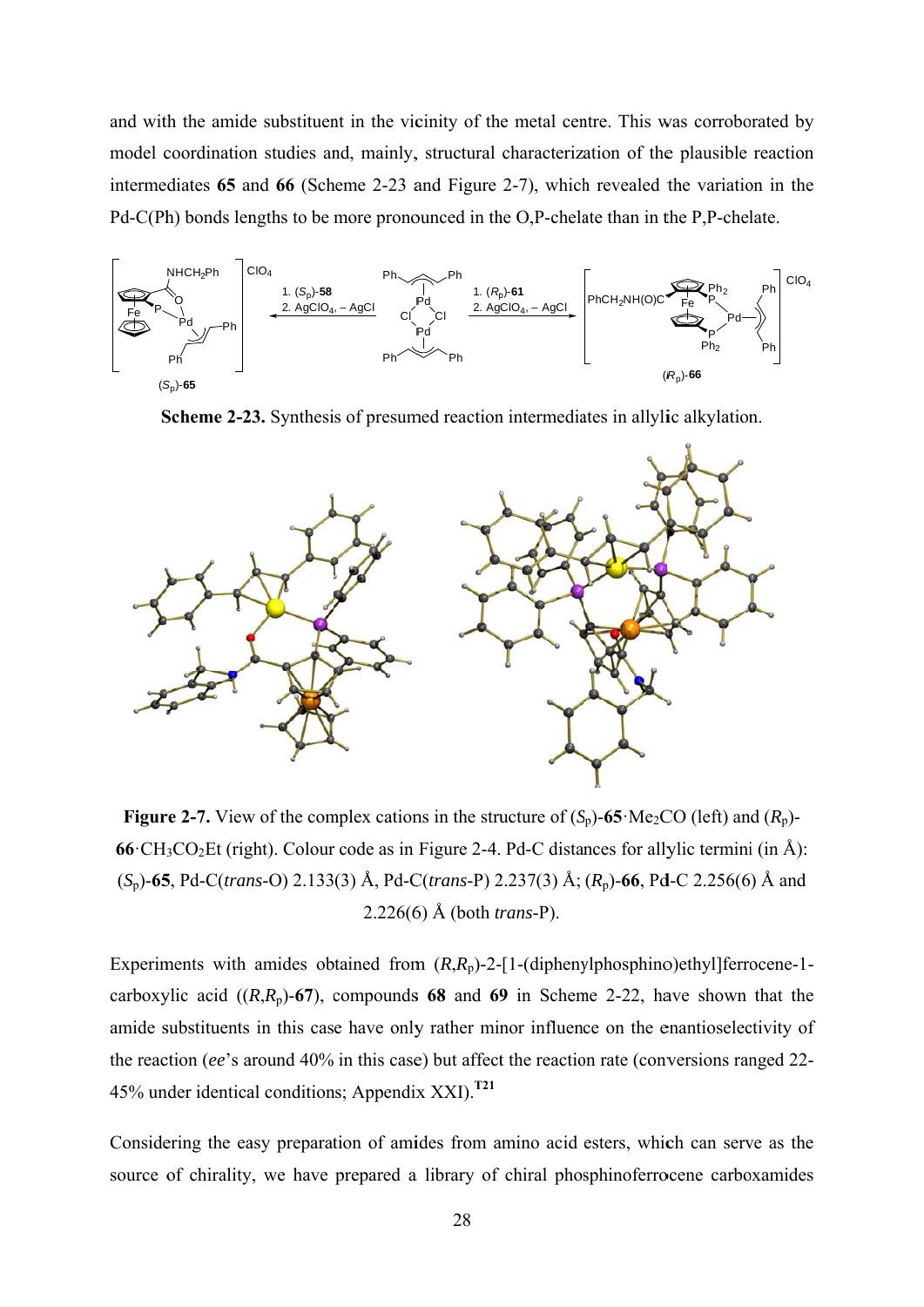with chiral amino acid esters differing by the substitution pattern at the ferrocene unit and in the amino acid side chain, and by chirality at the ferrocene unit (if applicable) and in the amino acid residue (Scheme 2-24).



**Scheme 2-24.** Phosphinoferrocene carboxamides prepared from amino acid esters.

These donor were also evaluated as catalyst components for Pd-catalysed asymmetric allylic alkylation of 1,3-diphenylallyl acetate with dimethyl malonate (Appendix XXII).**T22** The results presented graphically in Figure 2-8 separately for Hdpf-derived ligands and their planar-chiral analogues clearly indicate that the reaction outcome in terms of both the reaction yield and enantioselectivity depends strongly on the ligand's structure (and also on the reaction conditions). Under the optimised conditions (5 mol.% of Pd catalysts generated from the ligand and  $[(\eta^3-C_3H_5)Pd(\mu-C)]_2$ , BSA as the base, reaction at room temperature in dichloromethane), the best results were surprisingly obtained with Hdpf-based ligands, among which the alanine amides **70** provided the best results. Larger substituents in the amino acid part decreased both the yield of the alkylation product and *ee*. In the case of Hfpc amides, the best results exerted planar-only chiral amide  $(S_n)$ -73, which is the least bulky ligand in the series. Coordination tests with non-chiral Hdpf amide **44** have shown that donors of this type coordinate palladium (at 1:1 Pd:ligand ratio) in O,P-chelating fashion. This not only brings the ligand's chirality to the proximity of the metal centre but also results in differentiation of allylic termini. However, upon increasing the Pd:ligand ratio to 1:2, the phosphinoamides preferentially coordinate as simple P-monodentate phosphines, which diverts the chirality source far from the active metal centre and the chirality transfer (in catalysts with Hdpf-based amides) is lost.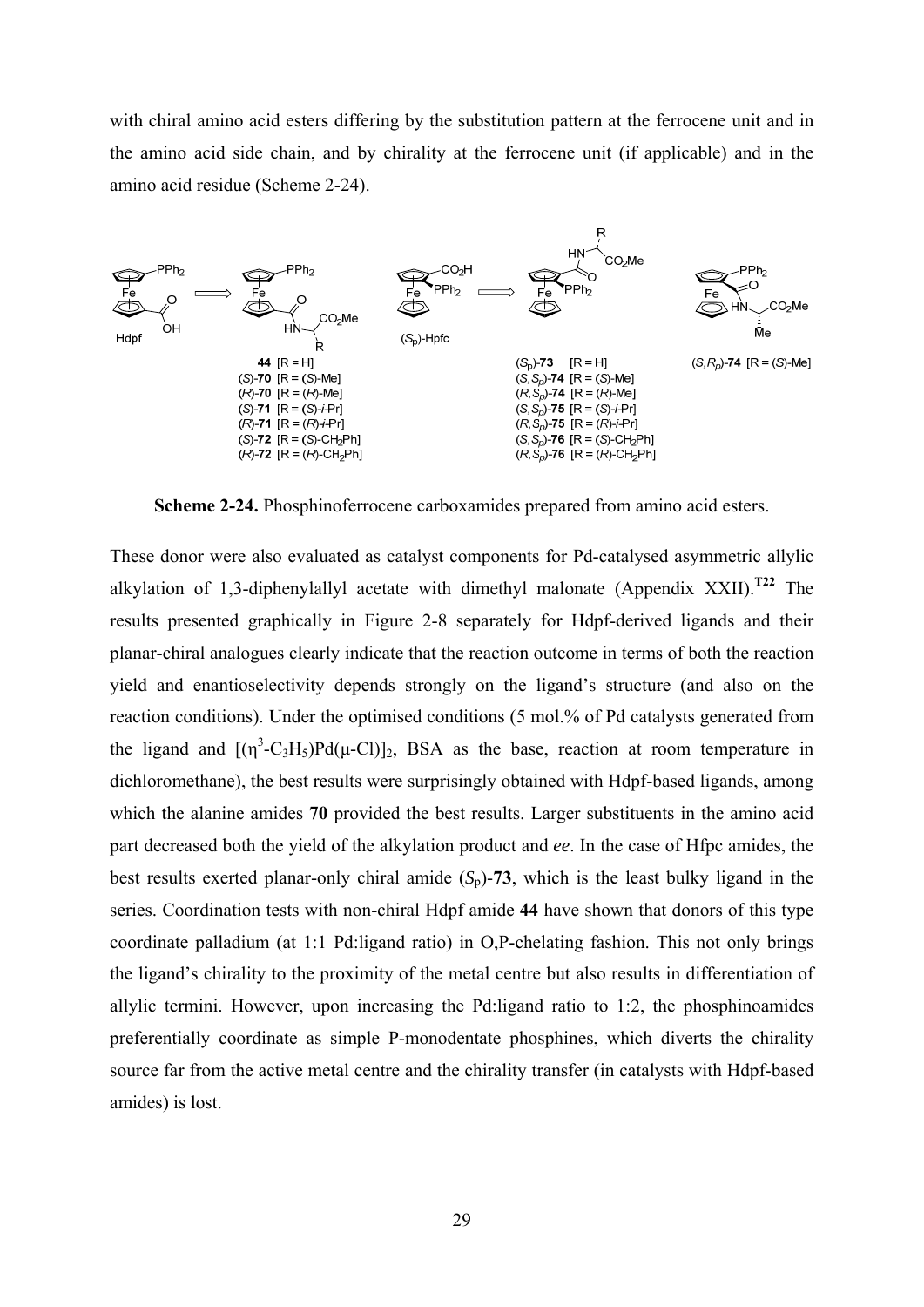

Figure 2-8. Graphical representation of the catalytic results achieved with ligands 70-76 in Pd-catalysed asymmetric allylic alkylation (red bars – conversion, blue bars – ee). For clarity, the amino acid residue and the parent phosphinocarboxylic acid are shown in the graphs.

Next, the amino acid phosphino-amides were evaluated in the  $Cu(I)$ -catalysed addition of diethyl zinc to chalcones. The reaction was found to proceed rapidly (at  $0^{\circ}$ C) and selectively to afford the product of 1.4-addition (Scheme 2-25) but required a careful optimisation of the conditions with respect to the copper-source and reaction solvent (copper(I) triflate/ligand in dichloromethane gave the best results: Appendix  $XXII$ .<sup>T23</sup>



Scheme 2-25. Asymmetric, Cu-catalysed conjugate addition of diethyl zinc to chalcone.

The results presented graphically in Figure 2-9 indicate the planar-chiral ligands to be rather poor ligands for this particular reaction. The Hdpf-based donors not only afforded higher yields of the alkylation products but also resulted in higher enantioselectivity. Among these, the best donors were the valine amides 71, affording 1,3-diphenyl-1-pentanone with a full conversion (100% yield) and in 84% ee. As exemplified for a model compound [Cu(44- $\kappa^2 O(P)$ <sub>2</sub>][CF<sub>3</sub>SO<sub>3</sub>], the ligands coordinate Cu(I) as P,O-chelating donors with the chiral centre inherent in the amino acid placed in the vicinity of the metal centre.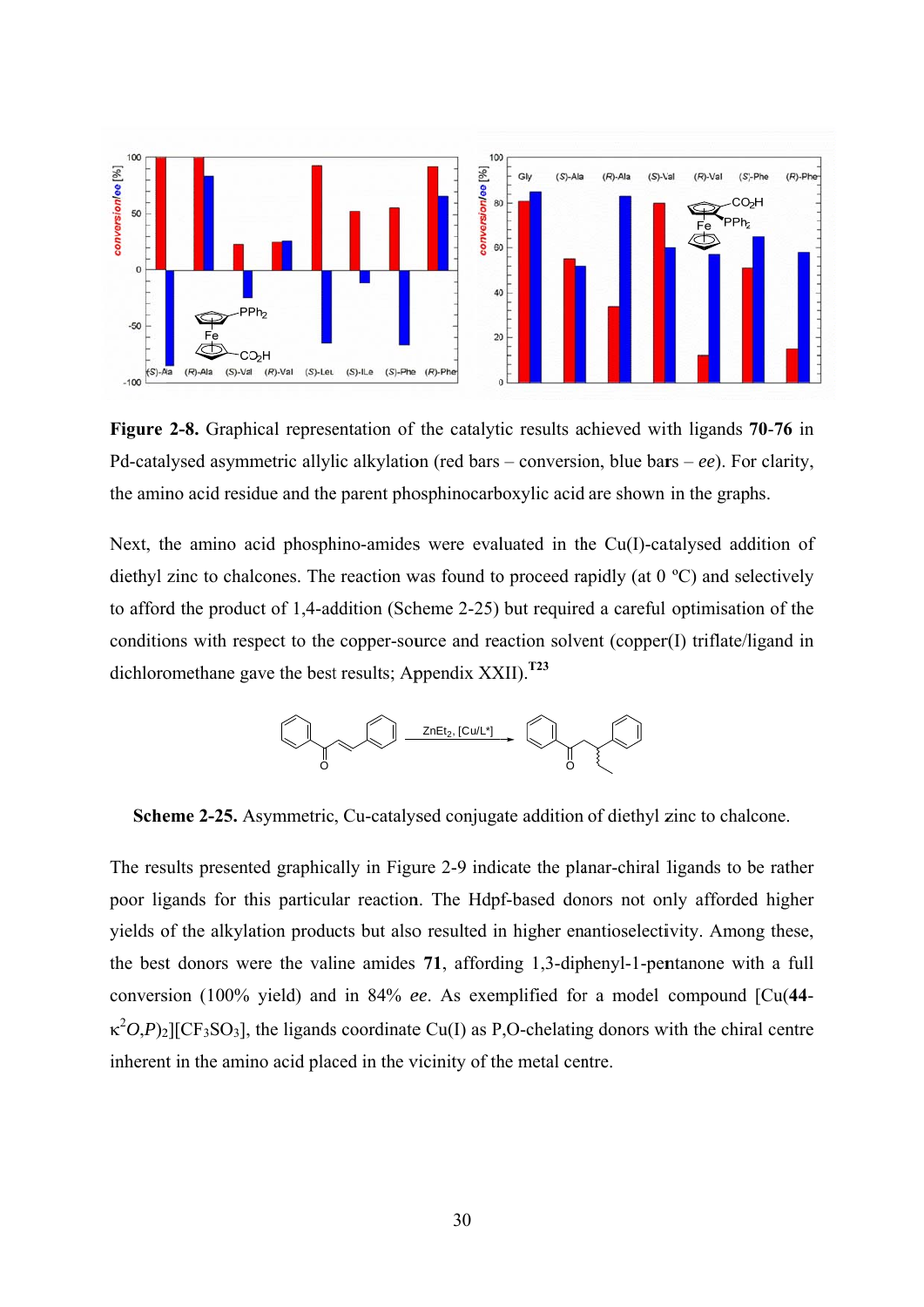

Figure 2-9. Graphical representation of catalytic results achieved with ligands 70-76 in Cu(I)catalysed asymmetric conjugate addition of diethyl zinc to chalcone (red bars – conversion, blue bars – ee). For clarity, the amino acid residue and the parent phosphinocarboxylic acid are specified in the graphs.

## 2.5 Elementary studies and new synthetic routes towards phosphinoferrocene amides

In addition to the design of new advanced ligands, attention has been paid also to archetypal phosphinoferrocene carboxamides and alternative synthetic routes towards these donors. For instance, we have synthesised of Hdpf amide 77 and hydrazide 78 (Appendix XXIV)<sup>T24</sup> from 1-(1H-benzotriazol-1-ylcarbonyl)-1'-(diphenylphosphino)ferrocene (79 in Scheme 2-26) and prepared and structurally characterised representative Pd(II) complexes with these donors (trans-[PdCl<sub>2</sub>(77-KP)<sub>2</sub>], [(L<sup>NC</sup>)Pd(77-KP)], [(L<sup>NC</sup>)Pd(77-K<sup>2</sup>O,P)][SbF<sub>6</sub>], and trans-[PdCl<sub>2</sub>(78- $\kappa P$ <sub>2</sub>]; L<sup>NC</sup> = 2-[(dimethylamino- $\kappa N$ )methyl]phenyl- $\kappa C$ <sup>1</sup>). Hydrazide 78 was next transformed via various condensation reactions into phosphinoferrocene heterocycles 80-82, which were also studied as ligands in Pd(II) complexes



Scheme 2-26. Synthesis of amide 77, hydrazide 78 and heterocycles 80-82.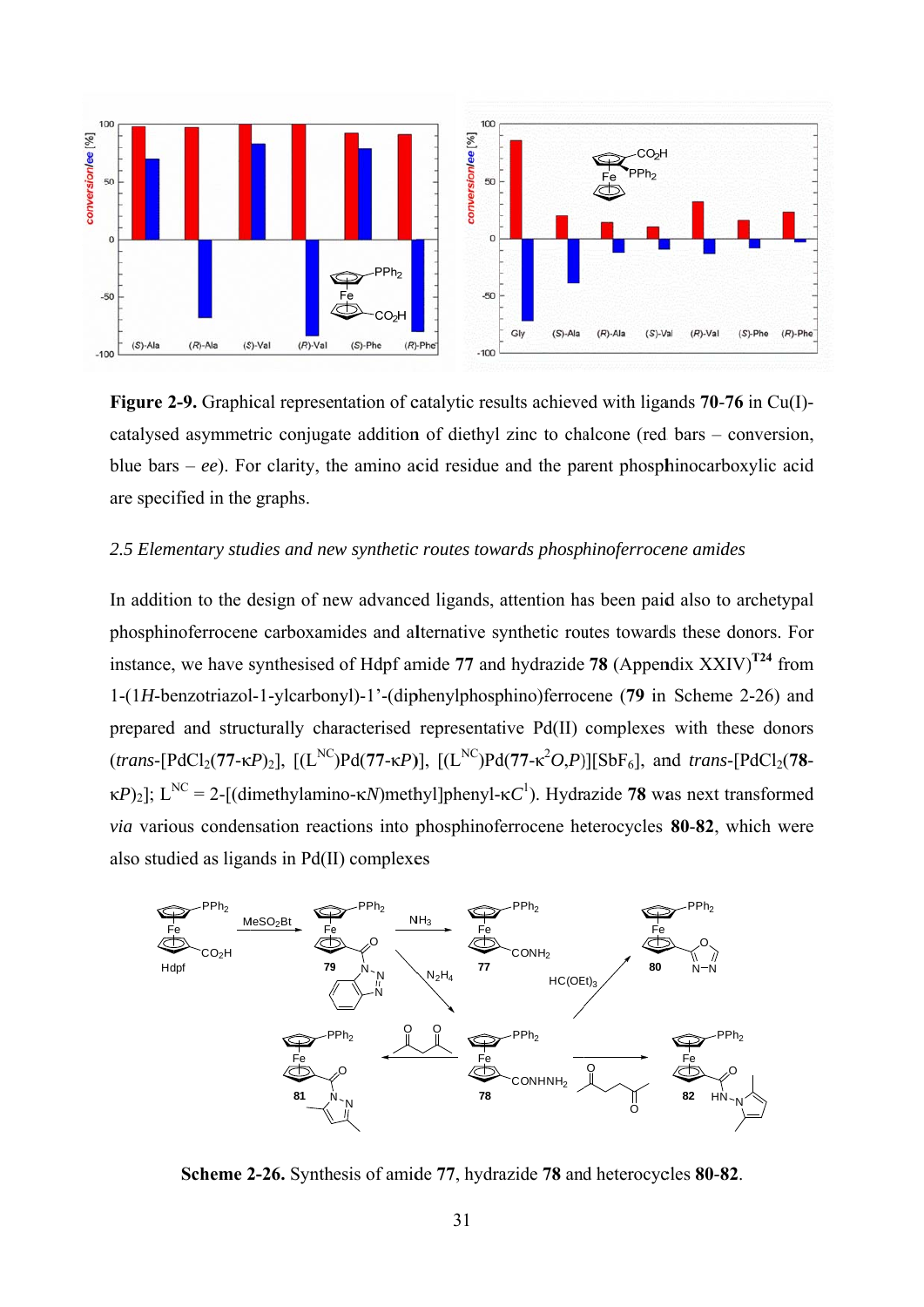While searching for alternative methods for the synthesis of phosphinoferrocene carboxamides, we have investigated reactions of 1'-(diphenylphosphino)-1-lithioferrocene generated *in situ* from 1'-(diphenylphosphino)-1-bromoferrocene  $(83)^{25}$  with isocyanates (Appendix XXV)**T25** and carbamoyl chlorides (Appendix XXVI).**T26** The first approach was exemplified by the synthesis of *N*-cyclohexyl amide **84** and *N*-phenyl amide **85** (Scheme 2- 27), of which the latter was further converted to Group 10 metal complexes, *trans*- $[PdCl<sub>2</sub>(85$ κ*P*)<sub>2</sub>], *cis*- and *trans*-[PtCl<sub>2</sub>(**85**-κ*P*)<sub>2</sub>], [(L<sup>NC</sup>)Pd(**85**-κ*P*)], and [(L<sup>NC</sup>)Pd(**85**-κ<sup>2</sup>*O,P*)][SbF<sub>6</sub>].



**Scheme 2-27.** Synthesis of phosphinoferrocene amides from isocyanates (Cy = cyclohexyl).

Although inherently limited to the synthesis of tertiary amides, the latter method making use of carbamoyl chlorides was found particularly attractive as it offers an access to both amides and their much less studied thio-analogues (Scheme 2-28).



**Scheme 2-28.** Synthesis of phosphinoferrocene amides from carbamoyl chlorides.

Coordination tests were performed with Group 11 metals and the newly prepared donors **86** and 87 as well as their model compounds 77 and  $Ph_2PfcCONHMe$  (88;  $fc = ferrocene-1,1'$ diyl). When reacted with  $[AuCl(tht)]$  (tht = tetrahydrothiophene), these ligands provided the expected chloridogold(I) complexes of the type [AuCl(L-κ*P*)], while in reactions with [Cu(MeCN)<sub>4</sub>][BF<sub>4</sub>], they uniformly afforded bis(chelate) complexes [Cu(L- $\kappa^2O$ ,*P*)<sub>2</sub>][BF<sub>4</sub>] (L  $= 77, 86-88$ ). Complexation experiments with AgClO<sub>4</sub> led to analogous products  $[Ag(L \kappa^2 O$ ,*P*)<sub>2</sub>]ClO<sub>4</sub> with all (normal) amides (L = 77, 86 and 88). In contrast, a similar reaction with thioamide 87 afforded a unique ligand-bridged dimer  $[Ag(88)_2(CIO_4)]_2$  featuring Ocoordinated perchlorate anions (see Figure 2-10).

<sup>25</sup> a) I. R. Butler, R. L. Davies, *Synthesis* **1996**, 1350; b) P. Štěpnička, *1-Functionalised Ferrocene Phosphines: Synthesis, Coordination Chemistry and Catalytic Applications* in *Ferrocenes: Ligands, Materials and Biomolecules*, P. Štěpnička, Ed.; ch. 5, pp. 177-204, Wiley, Chichester, 2008 and references cited therein.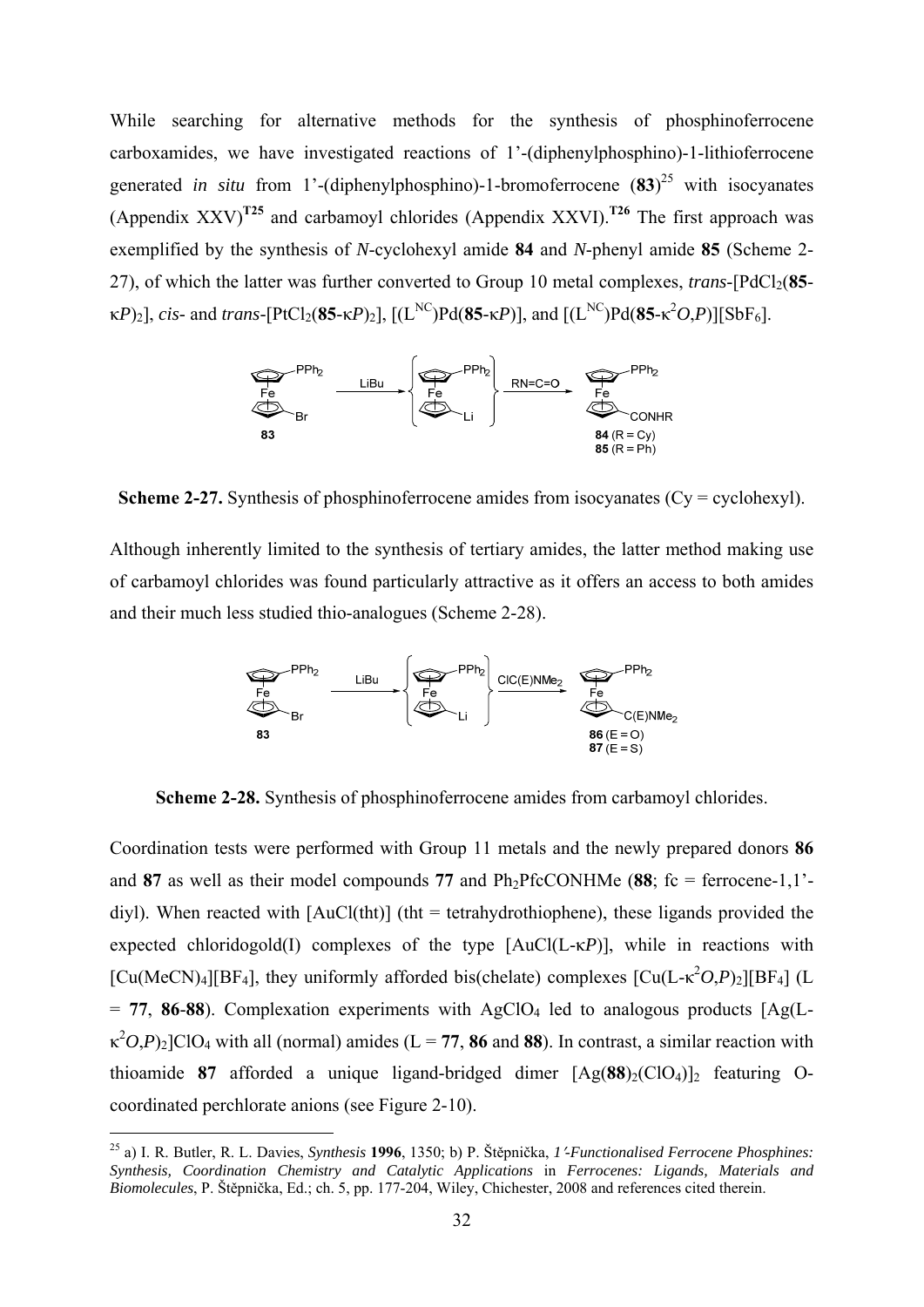

**Figure 2-10.** View of the molecular structure of complex  $[Ag(88)_2(CIO_4)]_2$  (colour code: Ag  $-$  light blue, Fe – orange, N – blue, O – red, P – violet, and Cl – green).

A separate study was devoted to a detailed structural characterised and thermal behaviour of non-phosphinylated amide  $FcCONH_2$  (Fc = ferrocenyl) and its corresponding hydrazide FcCONHNH<sub>2</sub> (Appendix XXVII).<sup> $T27$ </sup> Pyrolysis in air was found to convert the amide into virtually pure hematite ( $\alpha$ -Fe<sub>2</sub>O<sub>3</sub>) in the form of random aggregates of well crystalline nanoparticles.

# 2.6 Biological properties of transition metal complexes with phosphinoferrocene amides

As a part of our studies on phosphinoferrocene carboxamides bearing functional substituents at the amide nitrogen, we have also synthesised complexes with these donors and various biologically active metals, and examined their cytotoxicity against human ovarian cancer cells A2780 and the analogous cisplatin resistant cell line A2780R, hoping for a possible synergy between the metals  $(e.g.,$  resulting from a combination of cytotoxic properties of the ligated metal with Fenton chemistry of the iron centre).

The best results in the series of the  $Pd(II)$  and  $Pf(II)$  complexes with amide 38 equipped with the 2-hydroxyethyl substituent exerted *trans*-bis(phosphine) complexes, *trans*-[PdCl<sub>2</sub>(38- $\kappa P_{21}$ , trans-[PtCl<sub>2</sub>(38- $\kappa P_{21}$ , showing IC<sub>50</sub> around 20  $\mu$ M towards the A2780 cancer cells. The isomeric complex cis-[PtCl<sub>2</sub>(38- $\kappa P$ )<sub>2</sub>] was surprisingly found to be less cytotoxic (IC<sub>50</sub> = 155 uM; Appendix XXVIII).<sup>T28</sup> Gold(I) complexes studied next, [AuCl(L- $\kappa P$ )], where L = 38, 42-46 and 51, showed considerably higher cytotoxicity ( $IC_{50}$  in the range 0.3-4  $\mu$ M and 3-20 µM for A2780 and A2780R cell lines, respectively) with the complex possessing the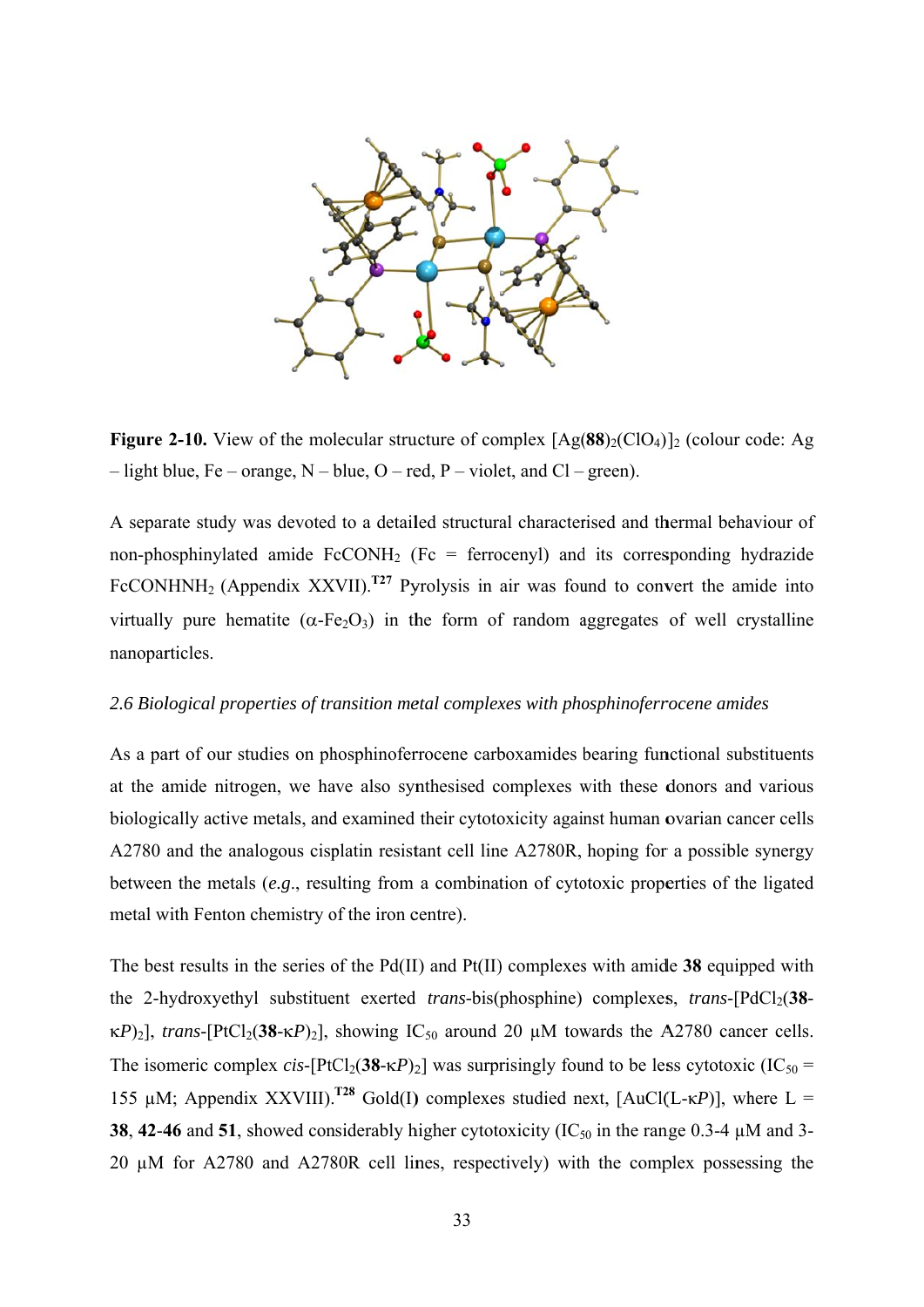glycine amide ligand, [AuCl(**44**-κ*P*)], being the most active (Appendix XXIX).**T29** The most extensive series of compounds tested included the neutral  $(\eta^6$ -arene)Ru(II) complexes of the type  $[(η<sup>6</sup>-arene)RuCl<sub>2</sub>(L-κP)]$  and two series of cationic complexes resulting *via* halogen removal,  $-$ arene)RuCl(MeCN- $\kappa N$ )(L- $\kappa P$ )][PF<sub>6</sub>] and [( $\eta^6$ -arene)Ru(MeCN- $\kappa N$ )<sub>2</sub>(L $p_{F6}$ [PF<sub>6</sub>]<sub>2</sub> (Appendix XXX<sup>T30</sup> and XXXI<sup>T31</sup>). The cytotoxicity of these compounds varied considerably with the type of complex, the  $\pi$ -coordinated ligand, the polar pendant in the amidophosphine donor. The lowest  $IC_{50}$  values showed the solvento complex  $[(\eta^6 C_6Me_6$ )Ru(MeCN-κ*N*)<sub>2</sub>(44-κ*P*)][PF<sub>6</sub>]<sub>2</sub> combining the most bulky arene ligand with Hdpfglycine conjugate as the P-coordinated donor (IC<sub>50</sub> ca. 4 and 7  $\mu$ M for A2780 and A2780R cancer cell line, respectively).

## **3. Summary and outlook**

The results discussed briefly in this text illustrate research work focused on the design of new polar phosphinoferrocene donors and studies into their structural chemistry, coordination properties and catalytic use that was carried out in my research group at the Department of Inorganic Chemistry, Faculty of Science, Charles University in Prague during approximately the last decade. The type of this text inherently limits the coverage of the achieved results, which is thus far from exhaustive. No mention is made about, *e.g*., further synthetic use of phosphinoferrocene amides, and electrochemical and computational studies that were used to complement result obtained by other methods and provide a deeper insight into the properties of the studied donors. Nevertheless, the results outlined above in my opinion demonstrate that phosphino-ferrocene carboxamides represent a versatile class of structurally modular hybrid donors with manifold potential applications. These compounds are accessible by several complementary methods and can be prepared with many structural variations, which in turn opens access to libraries of chemically similar compounds and consequently (after screening) to donors tailored for a particular application.

Personally, I am convinced that research on phosphinoferrocene amides is really worthwhile as it has already resulted, among other, in attractive donors for transition metal-catalysed organic transformations including enantioselective ones, unique donor-unsymmetric *trans*chelating ligands and truly hydrophilic phosphinoferrocene donors. It also became a part of education of students at different levels of their study and helped in establishing fruitful scientific collaborations. The accumulated knowledge shows promise for the future, thus encouraging our further research in this area.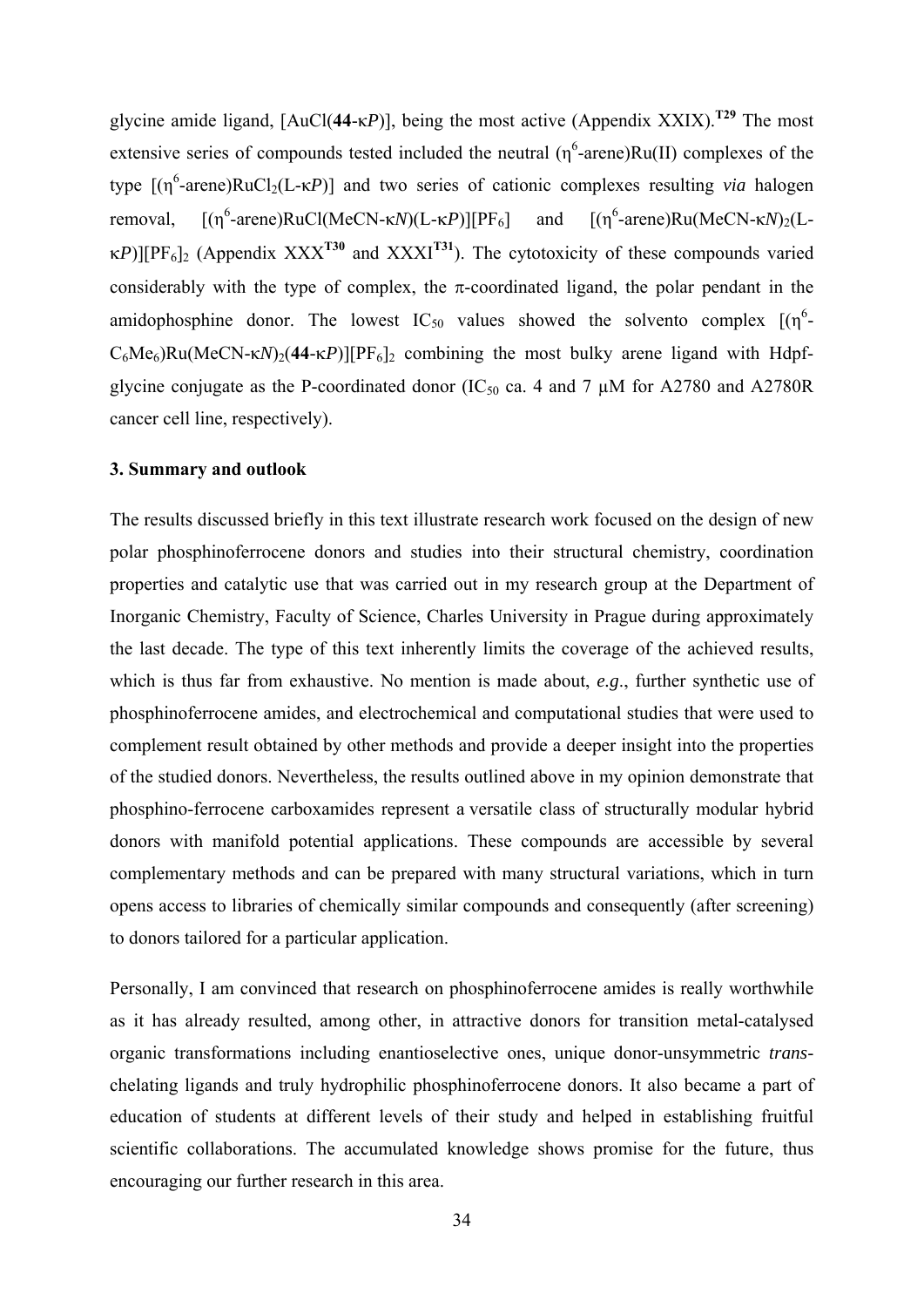## **4. Articles included in this Thesis**

[T1] P. Štěpnička, J. Schulz, I. Císařová, K. Fejfarová, *Collect. Czech. Chem. Commun.* **2007**, *72*, 453.

[T2] J. Kühnert, M. Lamač, J. Demel, A. Nicolai, H. Lang, P. Štěpnička*, J. Mol. Catal. A: Chem.* **2008**, *285*, 41.

[T3] M. Lamač, J. Tauchman, S. Dietrich, I. Císařová, H. Lang, P. Štěpnička, *Appl. Organomet. Chem.* **2010**, *24*, 326.

- [T4] J. Kühnert, M. Dušek, J. Demel, H. Lang, P. Štěpnička, *Dalton Trans.* **2007**, 2802.
- [T5] J. Kühnert, I. Císařová, M. Lamač, P. Štěpnička, *Dalton Trans.* **2008**, 2454.
- [T6] P. Štěpnička, M. Krupa, M. Lamač, I. Císařová, *J. Organomet. Chem.* **2004**, *694*, 2987.
- [T7] P. Štěpnička, B. Schneiderová, J. Schulz, I. Císařová, *Organometallics* **2013**, *32*, 5754.
- [T8] J. Tauchman, I. Císařová, P. Štěpnička, *Dalton Trans.* **2014**, *43*, 1599.
- [T9] P. Štěpnička, M. Verníček, J. Schulz, I. Císařová, *J. Organomet. Chem.* **2014**, *755*, 41.
- [T10] P. Štěpnička, I. Císařová, *CrystEngComm* **2005**, *7*, 37.
- [T11] J. Schulz, R. Gyepes, I. Císařová, P. Štěpnička, *New J. Chem.* **2010**, *34*, 2479.
- [T12] J. Schulz, I. Císařová, P. Štěpnička, *J. Organomet. Chem.* **2009**, *694*, 2519.
- [T13] J. Schulz, I. Císařová, P. Štěpnička, *Eur. J. Inorg. Chem.* **2012**, 5000.
- [T14] J. Tauchman, I. Císařová, P. Štěpnička, *Organometallics* **2009**, *28*, 3288.
- [T15] J. Tauchman, B. Therrien, G. Süss-Fink, P. Štěpnička, *Organometallics* **2012**, *31*, 3985.
- [T16] J. Schulz, I. Císařová, P. Štěpnička, *Organometallics* **2012**, *31*, 729.
- [T17] K. Škoch, I. Císařová, P. Štěpnička, *Organometallics* **2015**, *34*, 1942.
- [T18] H. Solařová, I. Císařová, P. Štěpnička, *Organometallics* **2014**, *33*, 4131.
- [T19] M. Lamač, J. Tauchman, I. Císařová, P. Štěpnička, *Organometallics* **2007**, *26*, 5042.
- [T20] M. Lamač, I. Císařová, P. Štěpnička, *New J. Chem.* **2009**, *33*, 1549.
- [T21] M. Lamač, I. Císařová, P. Štěpnička, *Eur. J. Inorg. Chem.* **2007**, 2274.
- [T22] J. Tauchman, I. Císařová, P. Štěpnička, *Dalton Trans.* **2011**, *40*, 11748.
- [T23] J. Tauchman, I. Císařová, P. Štěpnička, *Eur. J. Org. Chem.* **2010**, 4276.
- [T24] P. Štěpnička, H. Solařová, I. Císařová, *J. Organomet. Chem.* **2011**, *696*, 3727
- [T25] P. Štěpnička, H. Solařová, M. Lamač, I. Císařová, *J. Organomet. Chem.* **2010**, *695*, 2423.

[T26] T. A. Fernandes, H. Solařová, I. Císařová, F. Uhlík, M. Štícha, P. Štěpnička, *Dalton Trans.* **2015**, *44*, 3092.